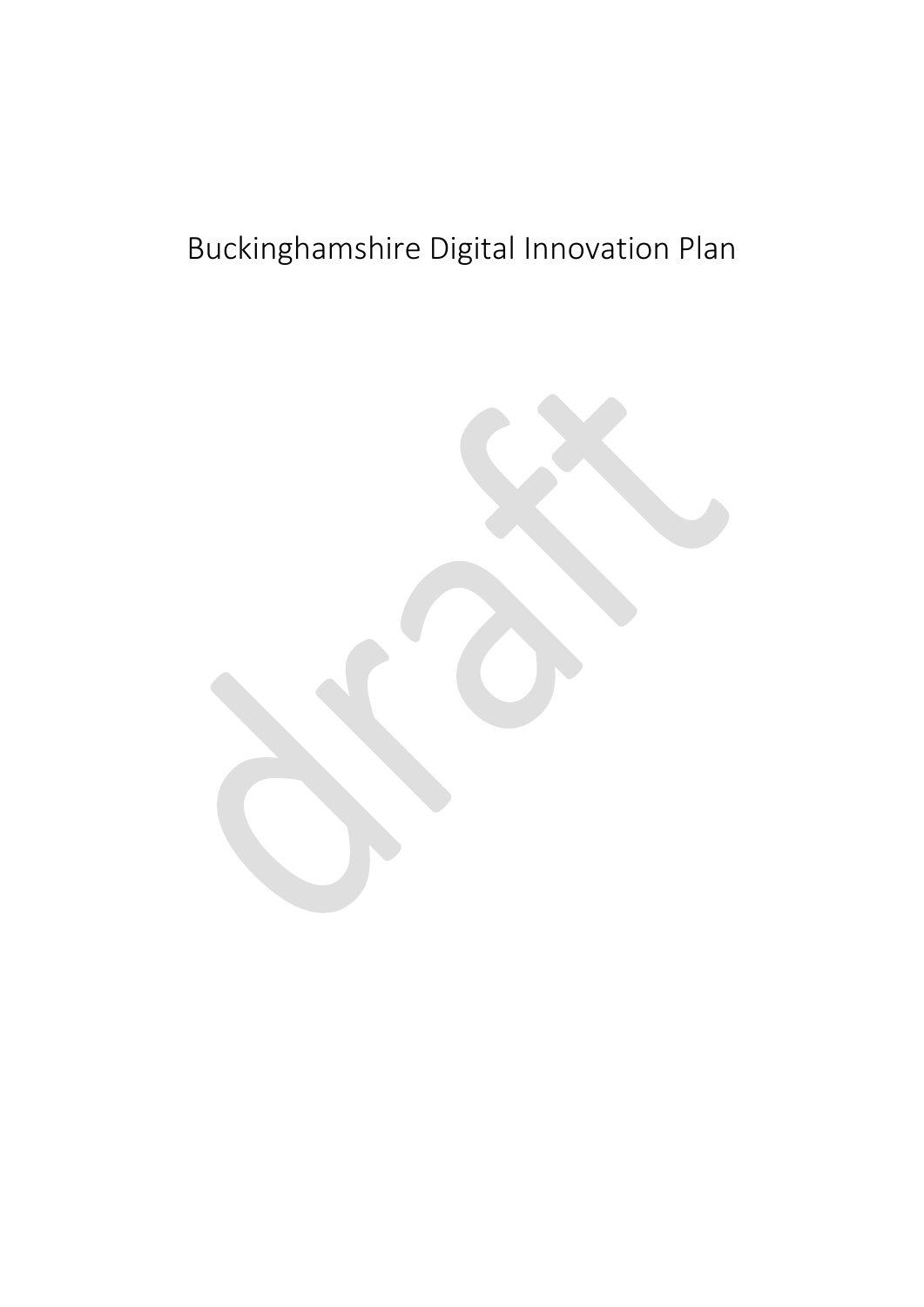## Table of Contents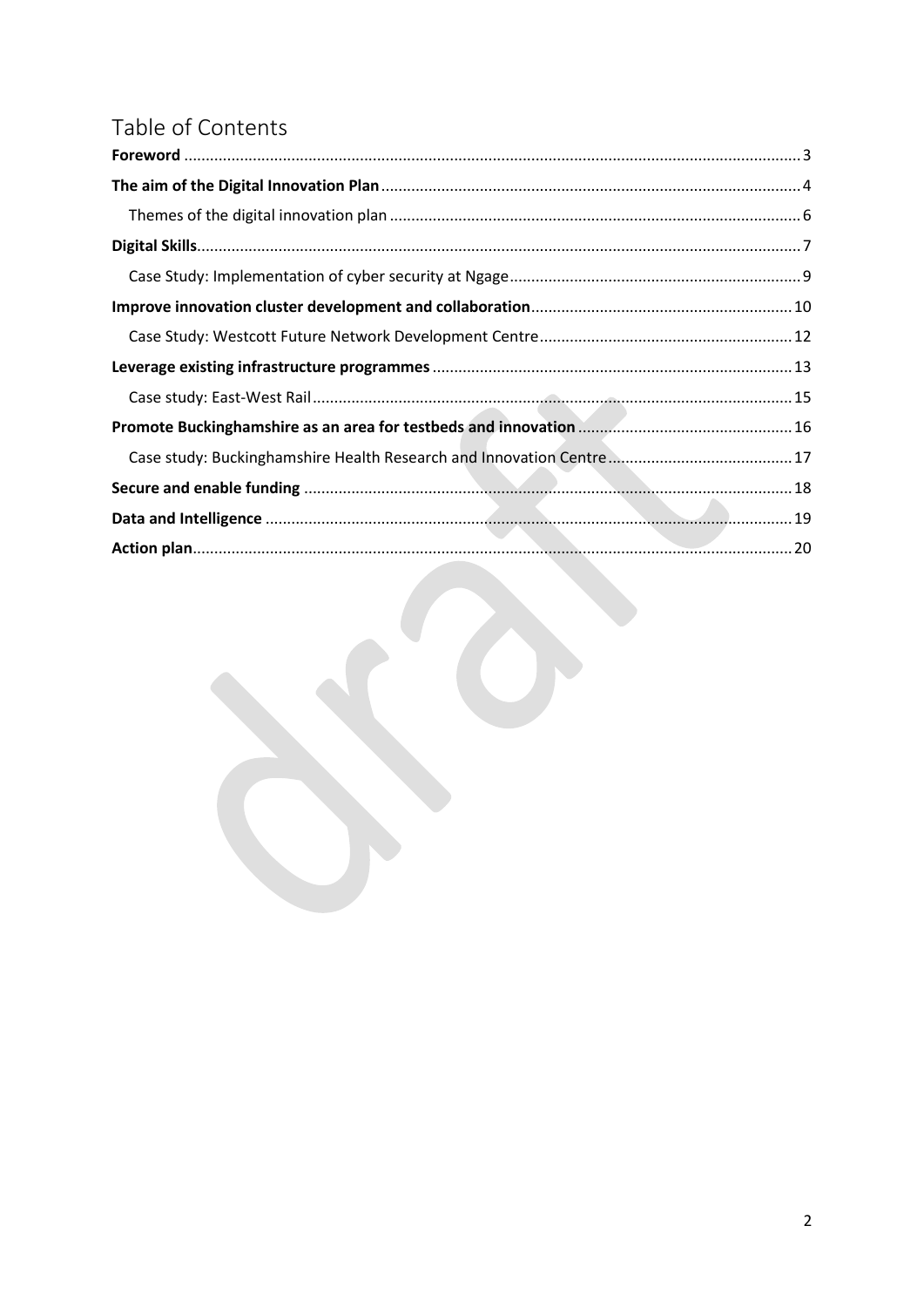### <span id="page-2-0"></span>Foreword

Along with the rest of the world, the UK has faced a period of unprecedented change in the last few years. We always knew science, technology and innovation played a major role in our daily lives but following the huge impact of the Covid-19 pandemic, they are now irrevocably woven into the fabric of our everyday lives. Our increasing reliance on fast and reliable digital connectivity was accelerated by national lockdowns as we learnt, worked, socialised and managed businesses via digital channels but we need to ensure that we utilise these new technologies effectively to drive innovation and enable us to operate more productively.

In light of the central importance of digital infrastructure and innovation, two digital planning documents are being developed. Buckinghamshire Council will be producing a Buckinghamshire Digital Infrastructure plan in 2022, this will focus on the enablement and delivery of improved digital infrastructure through national and local investment, such as Project Gigabit and the Gigabit Voucher scheme and Buckinghamshire Local Enterprise Partnership have developed this Digital Innovation Plan, which focuses on the opportunities and need to capitalise on infrastructure investment to maximise the potential returns for our county.

Digital innovation has a huge role to play in the context of meeting the objectives outlined in the Buckinghamshire Local Industrial Strategy and the Economic Recovery Plan<sup>1</sup>, specifically supporting business growth and innovation alongside improved transport and digital connectivity. Innovation is a key driver for business growth, and investment in, and development of, innovation will be vital to strengthening our local economy, as well as encouraging businesses to invest in the local area. In support of innovation, a key relationship is with existing Buckinghamshire higher education organisations – and we must also look to build new bridges with research communities outside Buckinghamshire which can benefit our development – to ensure that Buckinghamshire businesses are at the cutting edge of innovative research and development, and able to secure the funding needed to support these developments. Establishing an innovation ecosystem will also then have a significant real-world benefit in terms of offering opportunities to develop digital skills, build the local economy and ensure that Buckinghamshire fulfils its innovation potential.

Signed

Andrew M Smith

Buckinghamshire LEP Chair

<sup>1</sup> [Buckinghamshire-Economic-Recovery-Plan-November-2020.pdf \(buckstvlep.co.uk\)](https://www.buckstvlep.co.uk/wp-content/uploads/2020/11/Buckinghamshire-Economic-Recovery-Plan-November-2020.pdf)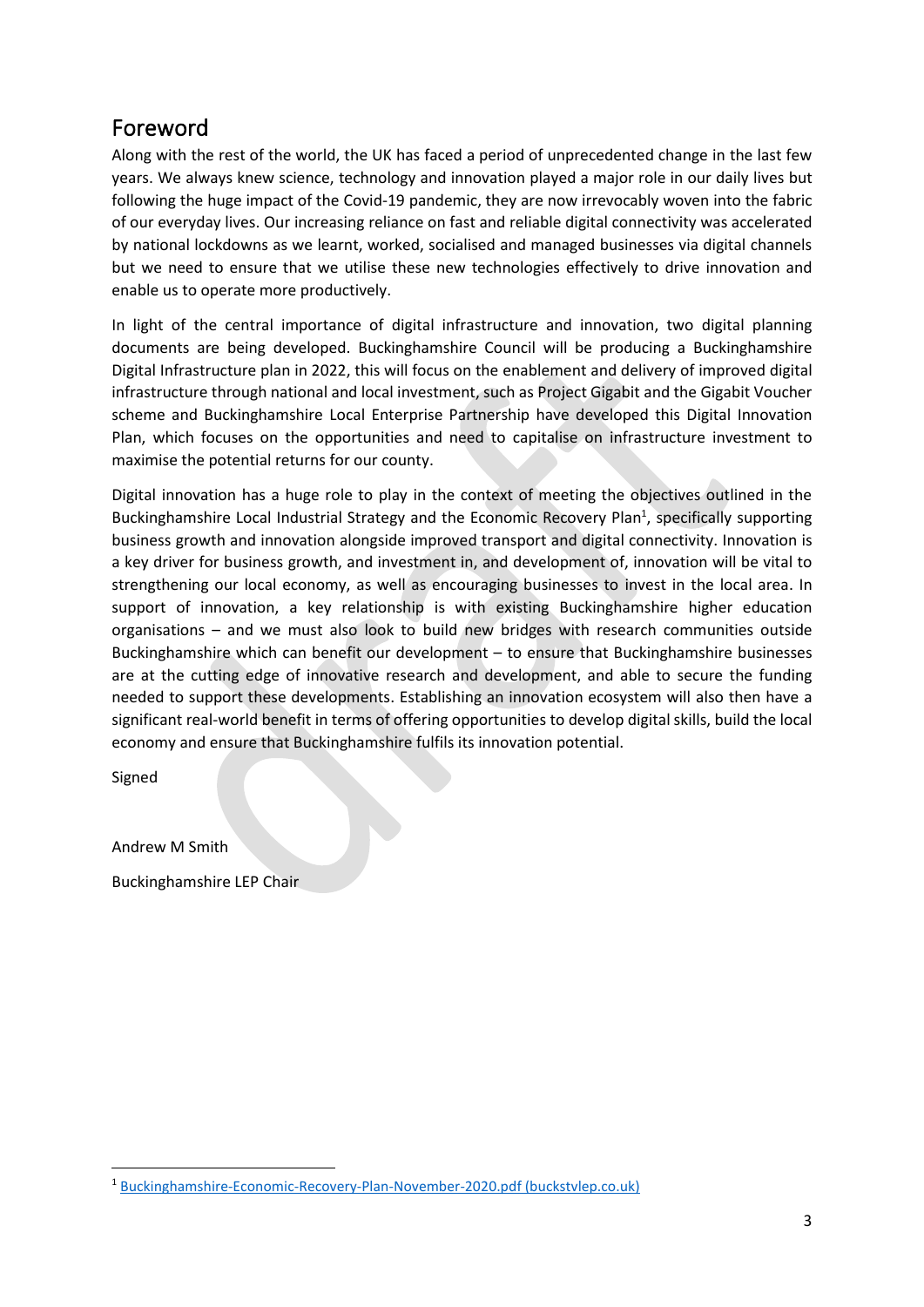### <span id="page-3-0"></span>The aim of the Digital Innovation Plan

The strategic landscape for digital innovation has been changing rapidly in recent years, with the production of numerous government planning documents which foreground the importance of innovation in the UK plan to build back better. The common themes across all these documents are the importance of utilising world-class digital infrastructure such as the deployment of 5G; closing the digital skills gap; establishing new strategies (such as the National Artificial Intelligence Strategy) to foster economic growth; and utilising digital technology to work towards net zero by 2050. Many of these goals were also highlighted within the Buckinghamshire Local Industrial Strategy<sup>2</sup> (July 2019), and as such work is already ongoing in many of these areas. The task now is to build on that work to realise the potential of each project, and to accelerate investment in the local area.

In pursuit of this, the digital innovation plan focuses on the following core themes:

- Digital skills
- Improving innovation cluster development and collaboration
- Leveraging existing infrastructure programmes
- Promoting Buckinghamshire as an area for testbeds and innovation
- Securing and enabling funding for digital innovation
- Maximising the use of relevant data and Intelligence

These areas will be explored throughout the plan, however central to these areas of focus is a need to enhance and develop the innovation ecosystem within Buckinghamshire. The county is already renowned for expertise in high-performance engineering and space research, and we need to expand on this by exploring further opportunities for business growth and research and development.

In relation to digital occupations, a recent DCMS report on regional digital ecosystems highlights that in the South East "the highest levels of demand for digital occupations come from Berkshire, Buckinghamshire and Oxfordshire<sup>"3</sup>. The reason for this demand is particularly evident when analysing the clusters of digital assets within Berkshire, Buckinghamshire and Oxfordshire in comparison with the rest of the South East. Figure 1 maps the South East assets, specifically universities offering computer science courses, accelerators and incubators, university spinouts and additional research assets. For the purposes of this innovation plan, the map is a useful indicator of existing assets within the county. We can, for example, expect to develop ever-deeper relationships with Buckinghamshire higher education institutions, which have strengths in computing, artificial intelligence and medical technology advancements and forging relationships with innovative SMEs within Buckinghamshire. There are also opportunities for supporting the development of density in high growth digital sector businesses within the county – frequently these are clustered in large urban areas as the heat map below (Figure 2) demonstrates. To strengthen this area, Buckinghamshire Local Enterprise Partnership (LEP) will develop ambitious plans to provide new opportunities for digital innovation by co-ordinating partnership working, driving innovation, and supporting the pursuit of targeted funding. The role of the LEP and our Buckinghamshire Business First Growth Hub will be as a convener and collaborator, co-ordinating the creation of a Digital Innovation Advisory Forum to establish roundtable events which invite diverse partners who can share knowledge and develop opportunities for engagement. In turn, this collaboration will provide springboards to new funding avenuesto target investment within the county as well as further informing policy development within the LEP.

<sup>2</sup> [Buckinghamshire Local Industrial Strategy \(publishing.service.gov.uk\)](https://assets.publishing.service.gov.uk/government/uploads/system/uploads/attachment_data/file/818874/Buckinghamshire_SINGLE_PAGE.pdf)

<sup>3</sup> [Assessing the UK's Regional Digital Ecosystems](https://assets.publishing.service.gov.uk/government/uploads/system/uploads/attachment_data/file/1020407/Digital_Regional_Ecosystems_report_v9.1.pdf), p.95.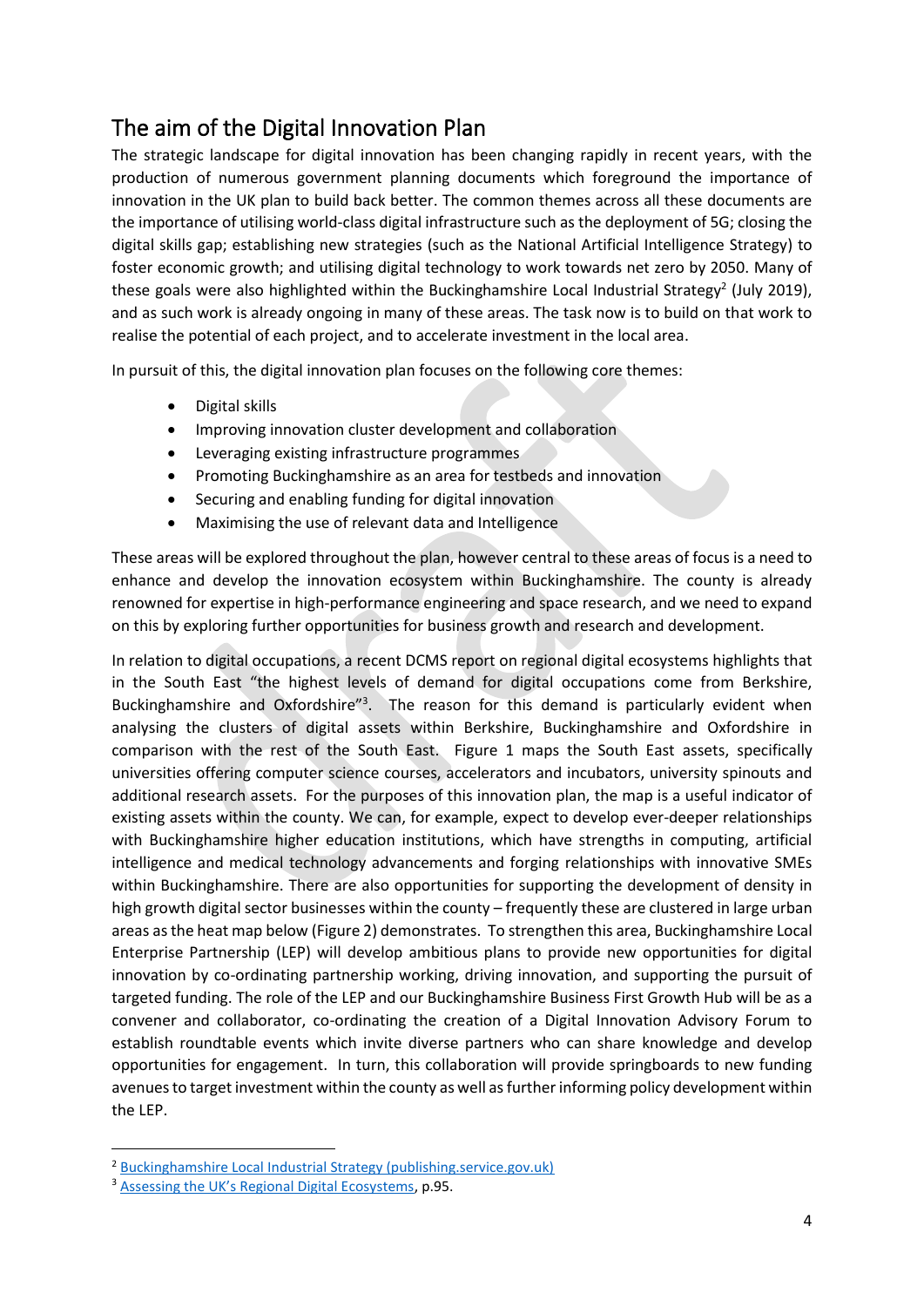The action plan at the end of this strategic planning document highlights work which can be undertaken over the next three years in order to deliver against the core themes.



**Figure 1.** Digital Sector Assets (2021). *Assessing the UK's Regional Digital Ecosystems* p.99.



**Figure 2.** Density of digital sector high growth businesses (2020).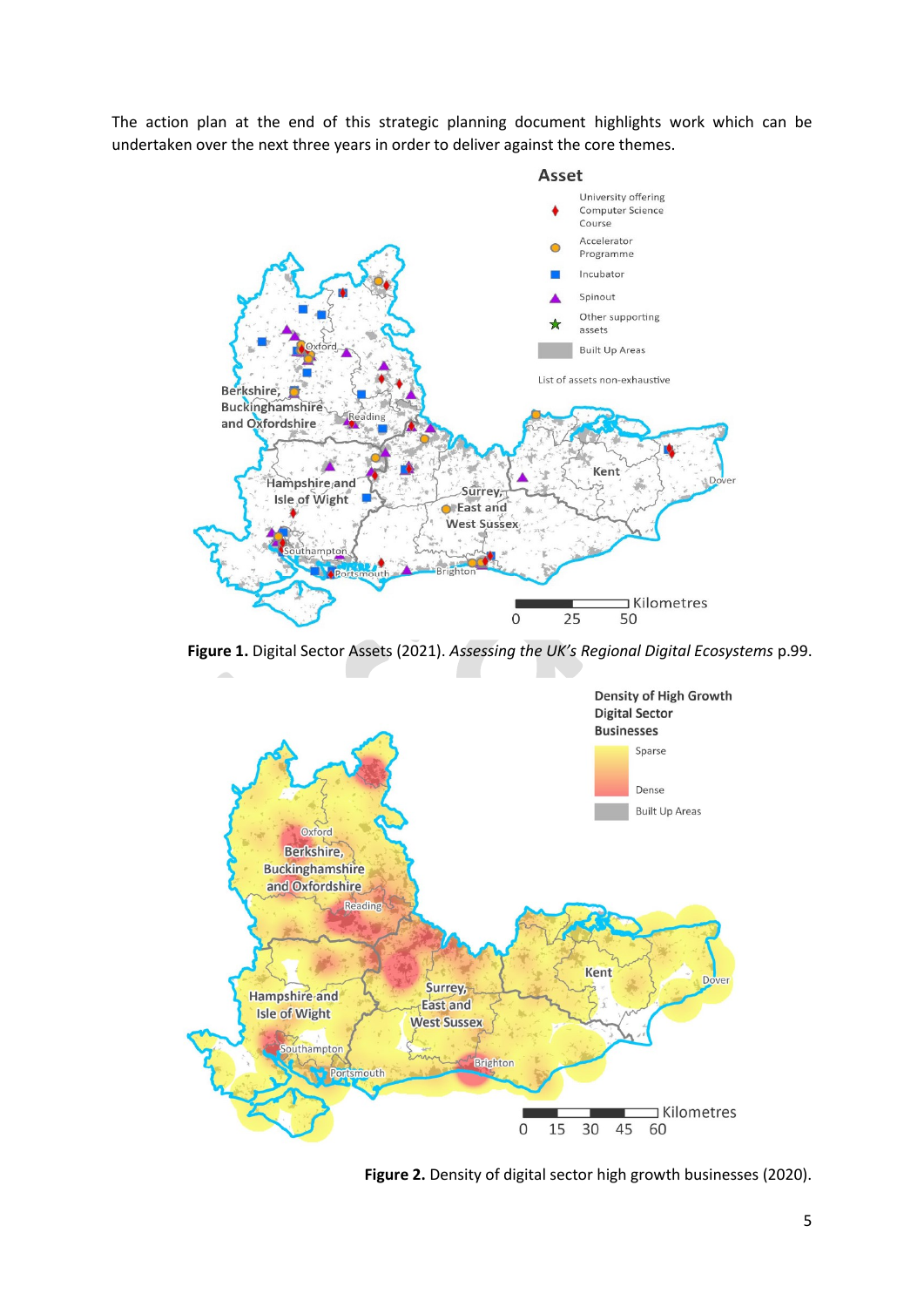#### *Themes of the digital innovation plan*

<span id="page-5-0"></span>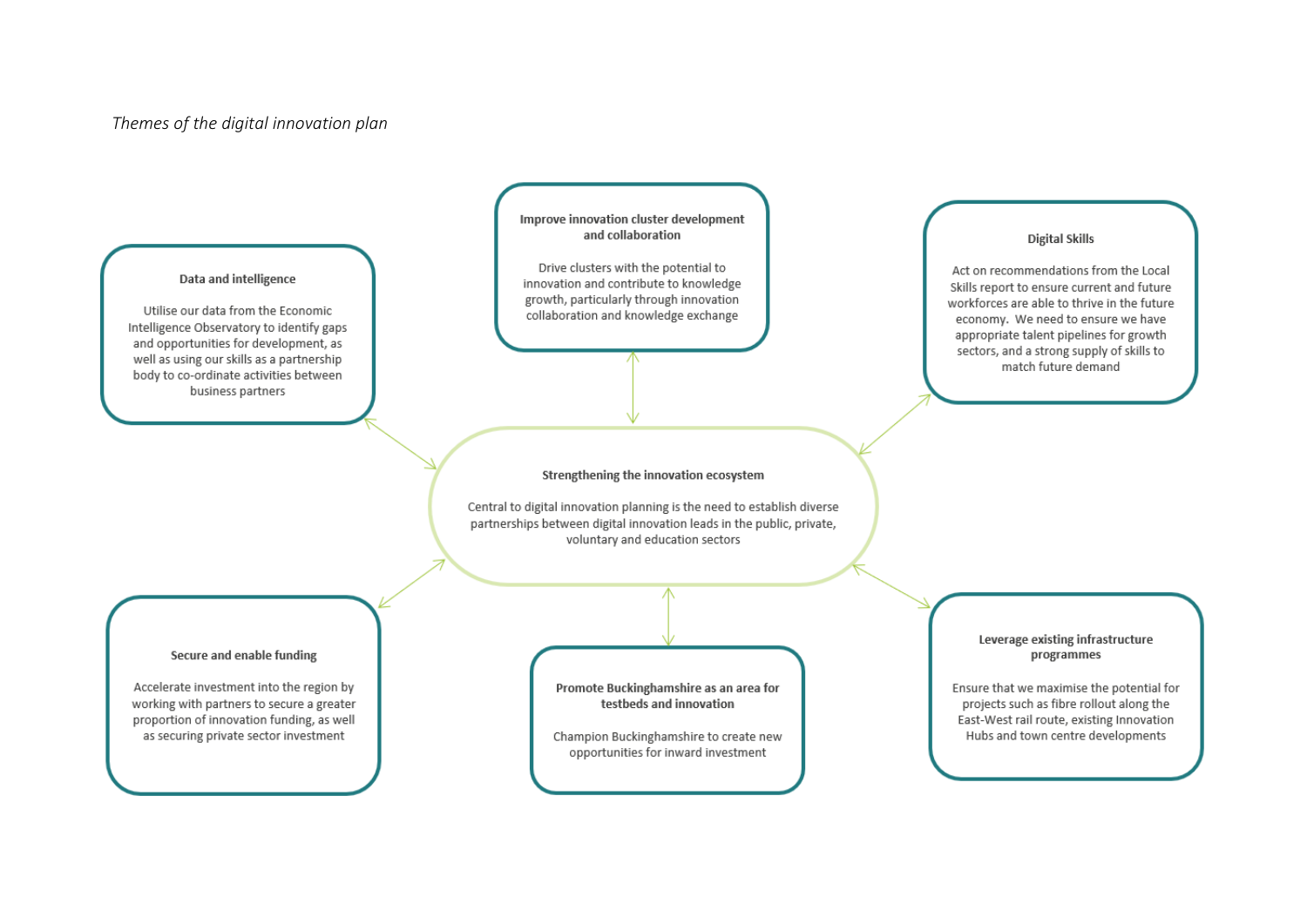### <span id="page-6-0"></span>Digital Skills

Recruitment difficulties are now a critical issue across a wide range of sectors in Buckinghamshire<sup>4</sup>. This includes education, social care, construction, film and TV, and hospitality – employers are struggling to recruit and retain staff, with an impact on economic growth.

A key skills issue within Buckinghamshire (and indeed globally) is the need to raise digital skills at all levels. According to the Employer Skills Survey (DfE, 2019) pre-Covid-19:

- A third of Buckinghamshire employers with employees deemed 'not fully proficient' stated that these employees lack the required IT skills.
- A third of Buckinghamshire employers struggling to recruit people with the required skills said that applicants lacked the required digital skills.
- Nearly three quarters of Buckinghamshire employers anticipated the need for new skills within their business over the next 12 months. Of these, 45% anticipated the need for new digital skills.

Covid-19 has accelerated the need for individuals to raise their digital skills (be that within current roles or to access new employment opportunities) and for employers (particularly SMEs) to adopt new technology. However, gaining digital skills appears not to have accelerated significantly over recent years. Research undertaken by WorldSkillsUK in 2021 found that take-up of digital subjects at schools, colleges and for apprenticeships has remained static or, in some cases, has declined in recent years. Whilst there has been a slow but steady increase in participation in digital training in higher education, they conclude: "While demand for digital skills is set to increase rapidly, the pipeline of digital skills through the education and skills system is not providing the skills at the scale we need"<sup>5</sup>.

To date, Buckinghamshire LEP has targeted its skills-related investments towards sectors seeking to grow in the next 10-years. These strategic growth sectors are space, creative, high-performance technology and health (MedTech), while investment has been targeted more broadly at raising digital skills across the economy as a whole. In pursuit of raising digital skills across Buckinghamshire, and in addition to LEP funding, Buckinghamshire Business First provides signposting and enables businesses to easily access the appropriate digital training for their workforce, including making better use by Buckinghamshire businesses of the new Institute of Technology at Bletchley. It provides digital leadership training for business leaders as part of the peer-to-peer network programmes being delivered by the Buckinghamshire Business First Growth Hub. There is also scope to support the potential development of a Thames Valley Digital Forum delivering closer collaboration between local digital networks across the Greater Thames Valley area. Skills partners also continue to work as part of the Inno Industry programme to share best practice in digital innovation in business across Europe, whilst the LEP continues to co-ordinate and signpost skills providers to the growth hub.

<sup>&</sup>lt;sup>4</sup> See the Buckinghamshire Local Skills Report [https://www.buckslep.co.uk/our-strategies/buckinghamshire](https://www.buckslep.co.uk/our-strategies/buckinghamshire-local-skills-report/)[local-skills-report/.](https://www.buckslep.co.uk/our-strategies/buckinghamshire-local-skills-report/)

<sup>5</sup> [Disconnected-Report-final.pdf \(worldskillsuk.org\)](https://www.worldskillsuk.org/wp-content/uploads/2021/03/Disconnected-Report-final.pdf) p. 8.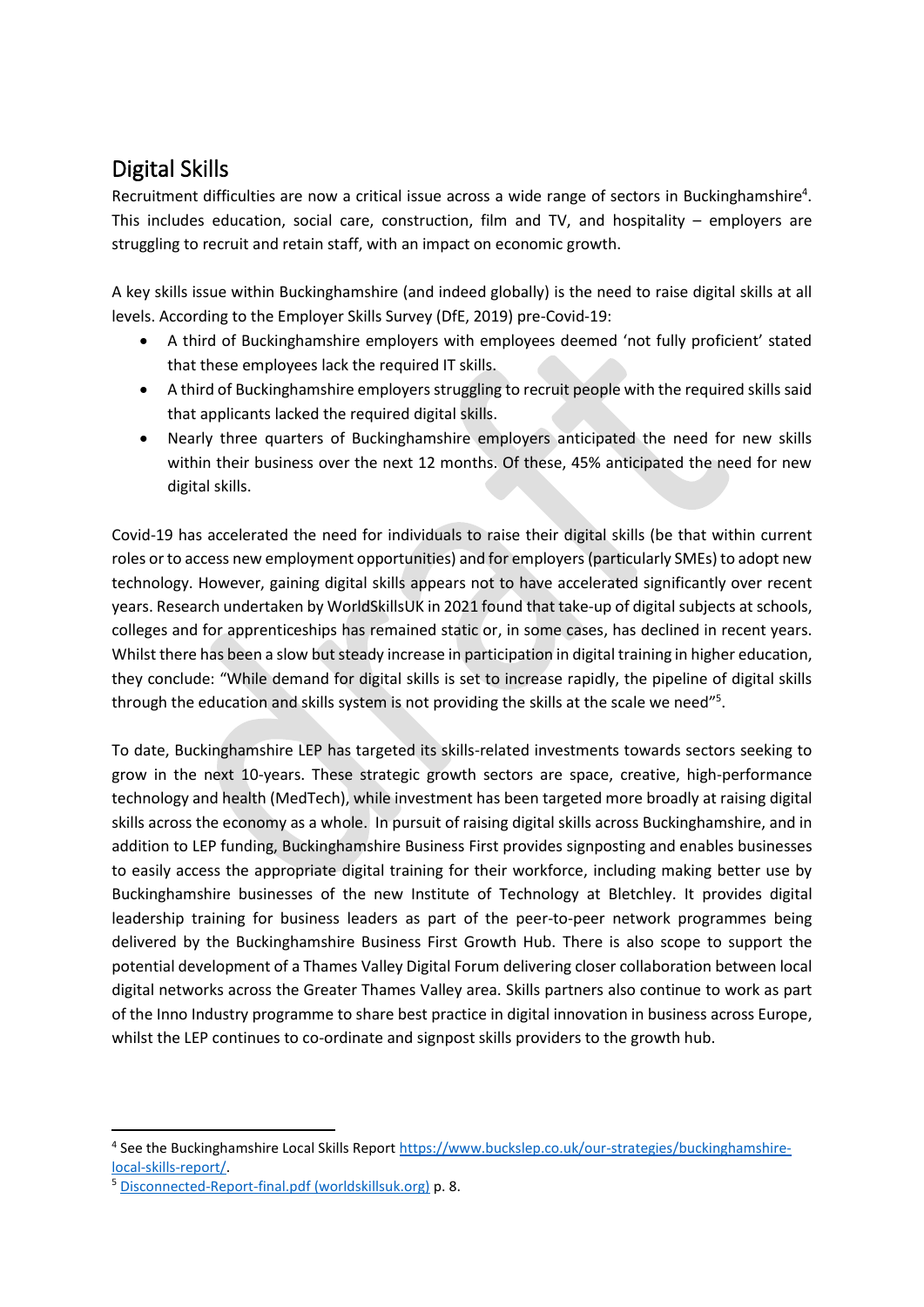There is an opportunity to build on the strong public-business partnerships in Buckinghamshire to address gaps in digital skills for businesses, increase digital leadership in business, and support wider sharing of best practice across the SME base. Many SMEs and high street retailers have been particularly hard hit by the loss of physical trade during the pandemic and this has emphasised the pre-existing skills gap. Through a joined-up approach to digital skills development, the partnerships should encourage and incentivise businesses to see the opportunities available from new ways of working and through the blending of an online and physical high street presence. The increasing digitisation of the world of work and the local economy is already having a significant impact on the fabric of communities, including local retail and traditional high street retail. Opportunities need to be sought with local and national partners to develop a skills network amongst SMEs, exploiting offers of digital skills training and developing talent pipelines to both upskills existing workers but also offer the chance to place appropriately skilled employees within Buckinghamshire.

In addition to the skills needs accelerated as a result of the global pandemic and a strong move to delivering business and services online, it is also necessary for businesses to increase skills in those areas which underpin successful delivery of online services. A crucial area here is cyber security. In a time of increased remote working and growing cyber threats, SMEs are facing major cyber security challenges. These challenges may include a low budget for security, an increase in the prevalence of cyber-attacks, but also a lack of cyber skills and awareness which could have a range of impacts on business, including disruption to service, remedial costs, fines and reputational damage. Again, the Growth Hub will be key to tackling the digital skills challenge in relation to cyber security, having already promoted the Cyber Essentials accreditation as well as free tools to help organisations learn more about their resilience to cyber-attacks. In terms of larger businesses dealing with cyber security skills challenges related to the introduction of 5G within their businesses, for example via digital manufacturing, these concerns could be brought to the Digital Innovation Advisory Forum for bestpractice discussions and progress planning.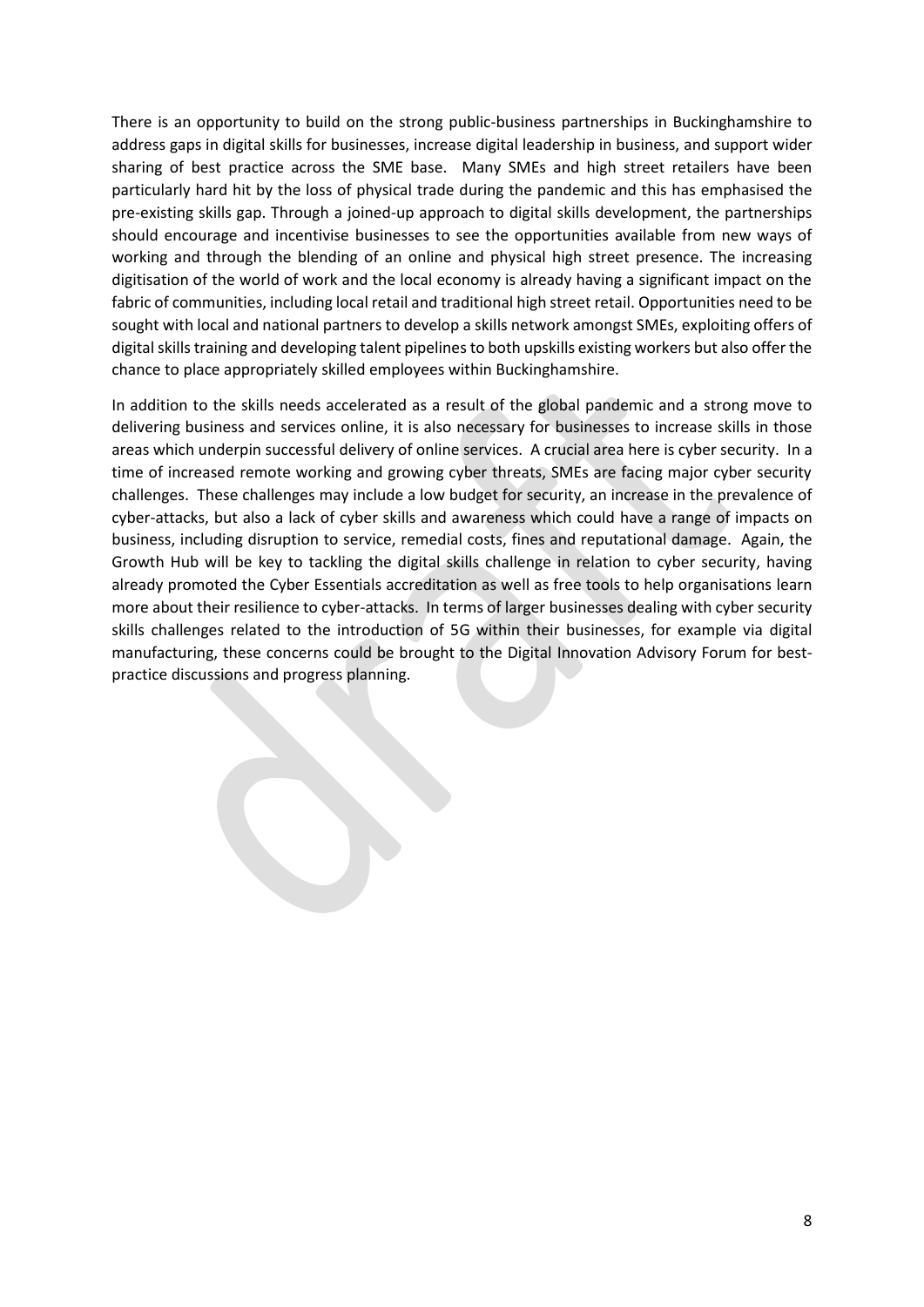#### <span id="page-8-0"></span>*Case Study: Implementation of cyber security at Ngage*

Ngage is a not-for-profit organisation that creates business support programmes to strengthen local economies. Passionate about economic development, Ngage helps SME businesses to become greener, leaner and faster growing through targeted state and private investment.

Ngage have embedded awareness of cyber security and data protection within their teams by focusing on the importance of all staff taking ownership and responsibility for being cyber security conscious. Research has indicated that sophisticated cyber-attacks, such as phishing scams (designed to induce employees to reveal personal or corporate information) are exploiting the possibility of human error, which is a major threat to cyber security within organisations. Phishing scams are, of course, only part of the problem in terms of human-based data breaches as many companies have now adopted a 'Bring Your Own Device' (BYOD) model, particularly given the impact of the Covid-19 pandemic and the sudden shift to remote and homeworking. Options such as Microsoft's Intune can help organisations to manage access to corporate apps, data and resources by enrolling specific devices, although this shift to BYOD has blurred the boundaries between the personal and professional as the same device may be in use for both aspects.

In order to place cyber-security at the forefront of employees' minds, Ngage have a programme of online mandatory training for new starters, as well as an annual refresher for existing employees which covers the inherent risks of a cyber or data breach as well as methods for identifying potential attacks. This awareness is also regularly bolstered by best-practice updates within staff newsletters to guide employees in how to manage cyber risks. Risk management was a key motivator in implementing a programme of cyber security measures, as well as an awareness of the prevalence of cyber-attacks particularly targeting businesses/ employees and exposing the organisation to financial loss. Furthermore, the funder requirements for Ngage make it necessary for the organisation to demonstrate robust cyber security measures.

In order to address these motivations and concerns, Ngage recently renewed their Cyber Essentials certification. Cyber Essentials is a government backed scheme that helps organisations of all sizes to protect themselves against a range of common cyber-attacks. Whilst there are two levels of certification (Essentials and Essentials Plus), the Essentials programme is designed to address the basics of cyber security and prevent the most common attacks. Utilising the self-assessment within Cyber Essentials, Ngage took the opportunity to revisit and refresh existing cyber policies – and the course itself has also been refreshed to reflect the changes to working practices brought about by increased remote working and movement of services to the cloud. As well as being good practice, the completion of Cyber Essentials certification provides reassurance to funders and partners over systems and data security.

In addition to staff training, there are systems in place to support users – for example, use of software to 'hold' potentially suspicious messages and prompt the user to consider their validity, as well as software to parse clickable links to a targeted threat protection system to scan for potentially malicious content. A third-party provider also manages the centralised distribution of software security patches and automatic data back-ups to ensure the greatest level of security for the information held on company systems, as well as the greatest level of resilience for the company itself.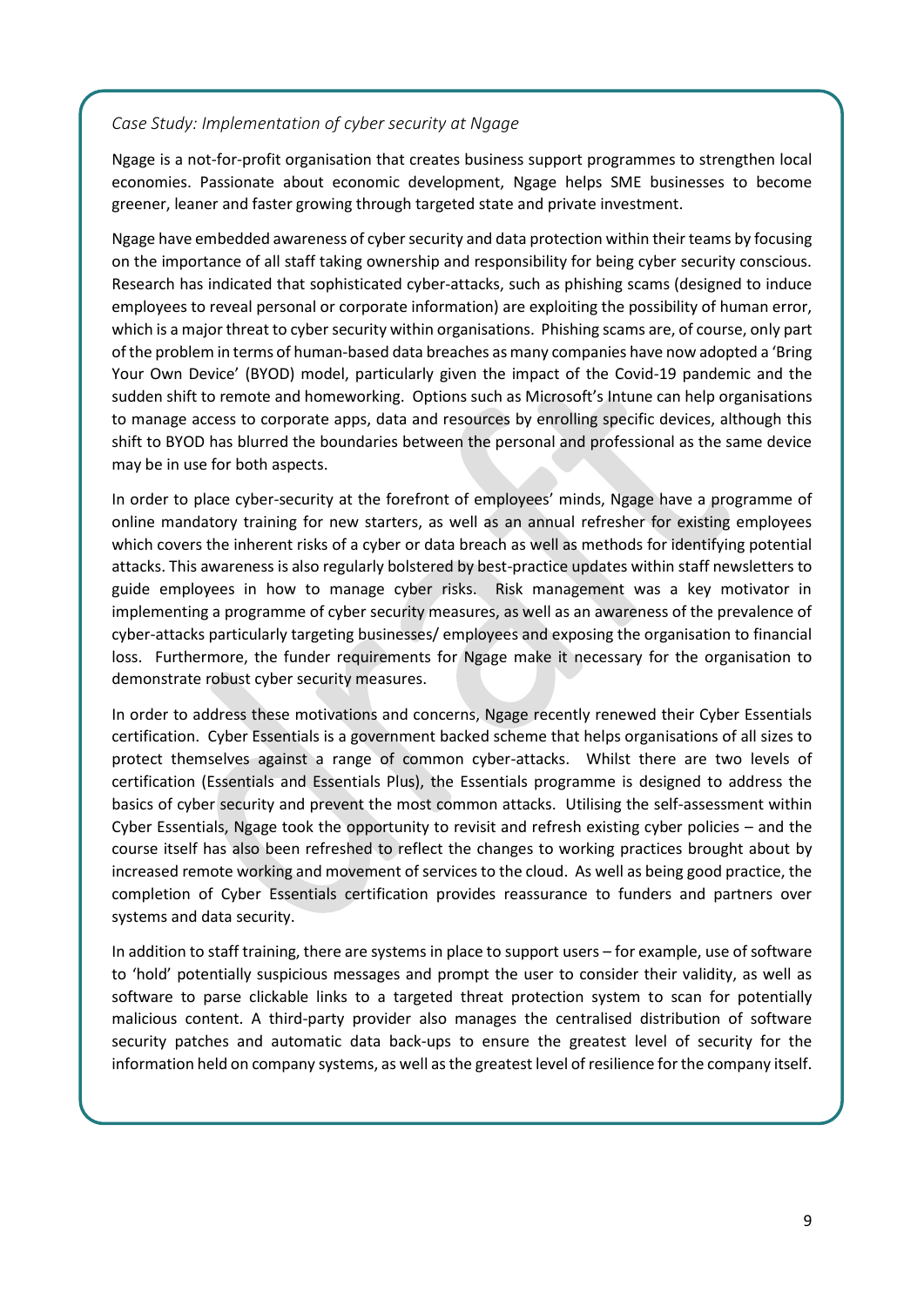### <span id="page-9-0"></span>Improve innovation cluster development and collaboration

Buckinghamshire has four internationally significant economic assets: Westcott Space Cluster, Silverstone Park and Technology Cluster; Pinewood Studios and creative businesses, and Stoke Mandeville and MedTech businesses. Enterprise Zones allow for the clustering of some of these industries such as space exploration and high-performance engineering, which have been described as key to the ultimate growth of the UK economy. These clusters also allow experienced and established businesses to assist in the growth of fledging entrepreneurs and SMEs through knowledge share and commercial investment. The role of business parks and business clusters in a post-COVID world is being redefined. We need to capitalise on our specialisms and economic hubs to grow our economy in MedTech, space, high–performance engineering, creative industries, energy and carbon reduction and food processing. Digital connectivity is also fundamental to ensuring businesses continue to see Buckinghamshire as an attractive place to work so the effective rollout of gigabit broadband to business parks via the Gigabit Voucher scheme (as highlighted in the Digital Infrastructure Plan) is crucial to cluster development.

Currently, we support business growth through the collaborative efforts of Buckinghamshire Council, Buckinghamshire Local Enterprise Partnership, and the local Growth Hub, Buckinghamshire Business First. Through the Inno Industry Programme we support digital leadership programmes for business leaders, leading to the development and widespread use of digital plans for the effective use of technology in business, and there may be scope to incentivise the digital planning process through the provision of Gigabit vouchers to businesses. The Inno Industry project has indicated that wages in developed clusters are close to 3% higher than industries not located in such regional hotspots<sup>6</sup> so there is clearly an economic imperative to supporting cluster development within Buckinghamshire.

In order to support this cluster development further, we need to explore and identify gaps within the innovation ecosystem and either formalise structures to enable collaborative working or establish new sector groups where none exist. This will particularly draw on the relationships with higher education and SMEs to develop links and synergies between the innovation clusters and local business. This might be achieved through the establishment of cluster showcase events to demonstrate the facilities available at each site. Business and higher education partners would then share expertise and explore areas of collaboration and cross working which have the potential to address sector problems and drive research and development outputs. Advocacy around the facilities, services and support potential in each cluster is important to leverage the opportunities presented by cluster investment – Westcott is an example of where this investment can attract other business to the local area, and this should be used as a model for further development.

In addition to fully exploiting our existing cluster strengths, new cluster opportunities also need to be explored. For example, there is significant potential in developing a life-science innovation cluster in the south of Buckinghamshire capitalising on the access to the global gateway at Heathrow and the skills and academic research capabilities within easy access of Buckinghamshire. The need for continued infection control had advanced the need to separate clinical, community and rehabilitation healthcare provision. In Buckinghamshire we have a unique opportunity as part of the integrated healthcare pathway to review and implement our public healthcare offer to make community facilities more accessible, to advance our position as a world leading centre for rehabilitation research and ensure better safety within our clinical healthcare settings. There are also opportunities to support investigations into the potential of areas such as a development zone to specialise in alternative energy models, for example green hydrogen production to support the aviation and automotive sectors, particularly in view of the potential contribution to achieving UK net zero ambitions. The

<sup>6</sup> https://www.interregeurope.eu/innoindustry/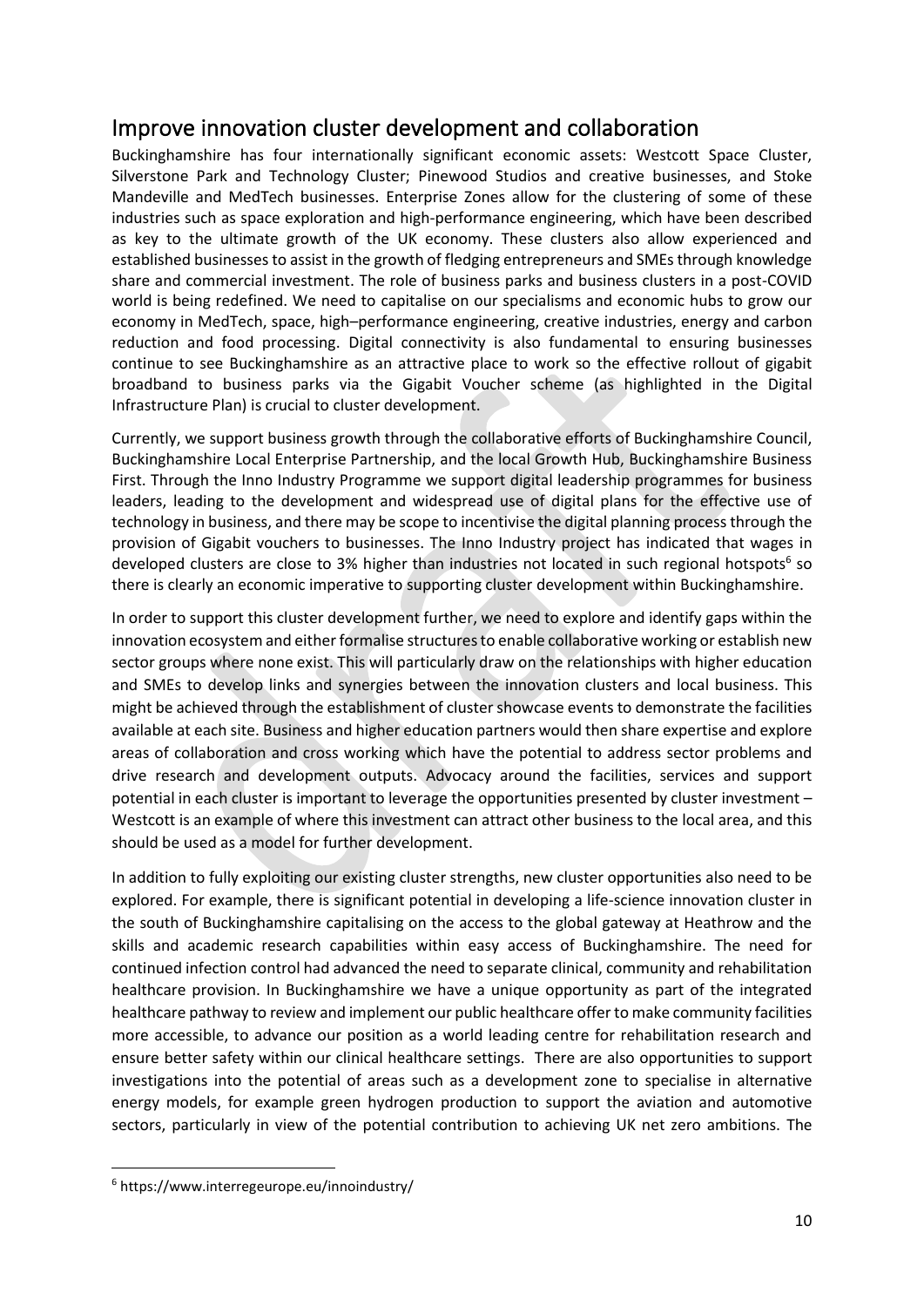Buckinghamshire Local Energy Strategy, 2018-2030<sup>7</sup> highlights particular challenges within Buckinghamshire such as constraints on the local energy grid in many locations, as well as a high proportion of properties in Buckinghamshire that are not connected to the gas network, with oil and electric providing heating.

These challenges give rise to many opportunities in this area. The Westcott Solar Park for example, generates around one third of its energy with plans in place to install an unsubsidised 15MW solar which will make Westcott the UK's first carbon-negative business park. Similarly, the Woodlands development provides an opportunity to install a heat network which could also be connected to the neighbouring Arla dairy site, making use of varied heat demands and potential to utilise waste heat. The role of the LEP will be in advocating for the introduction of these types of innovation to be builtin to future developments and utilising these examples as achievement indicators. Furthermore, engagement with significant national infrastructure projects, such as East-West Rail and HS2, offer the opportunity to secure long term legacy benefits to the area particularly through LEP advocacy for improvements to the electricity grid as well as the introduction of emerging low-carbon traction technologies, such as battery and hydrogen power. Additionally, the work of the LEP will be focused on identifying areas for project development (with partners such as BEIS and the Greater South East Energy Hub); working with the Growth Hub to identify suitable funding opportunities for businesses with expertise in this area, and adopting a delivery, enablement and advocacy role to promote and support actions by partners and other organisations to support innovative clean energy delivery.

<sup>7</sup> [https://www.energyhub.org.uk/wp-content/uploads/2020/02/Buckinghamshire-Local-Energy-Strategy-2018-](https://www.energyhub.org.uk/wp-content/uploads/2020/02/Buckinghamshire-Local-Energy-Strategy-2018-2030.pdf) [2030.pdf](https://www.energyhub.org.uk/wp-content/uploads/2020/02/Buckinghamshire-Local-Energy-Strategy-2018-2030.pdf)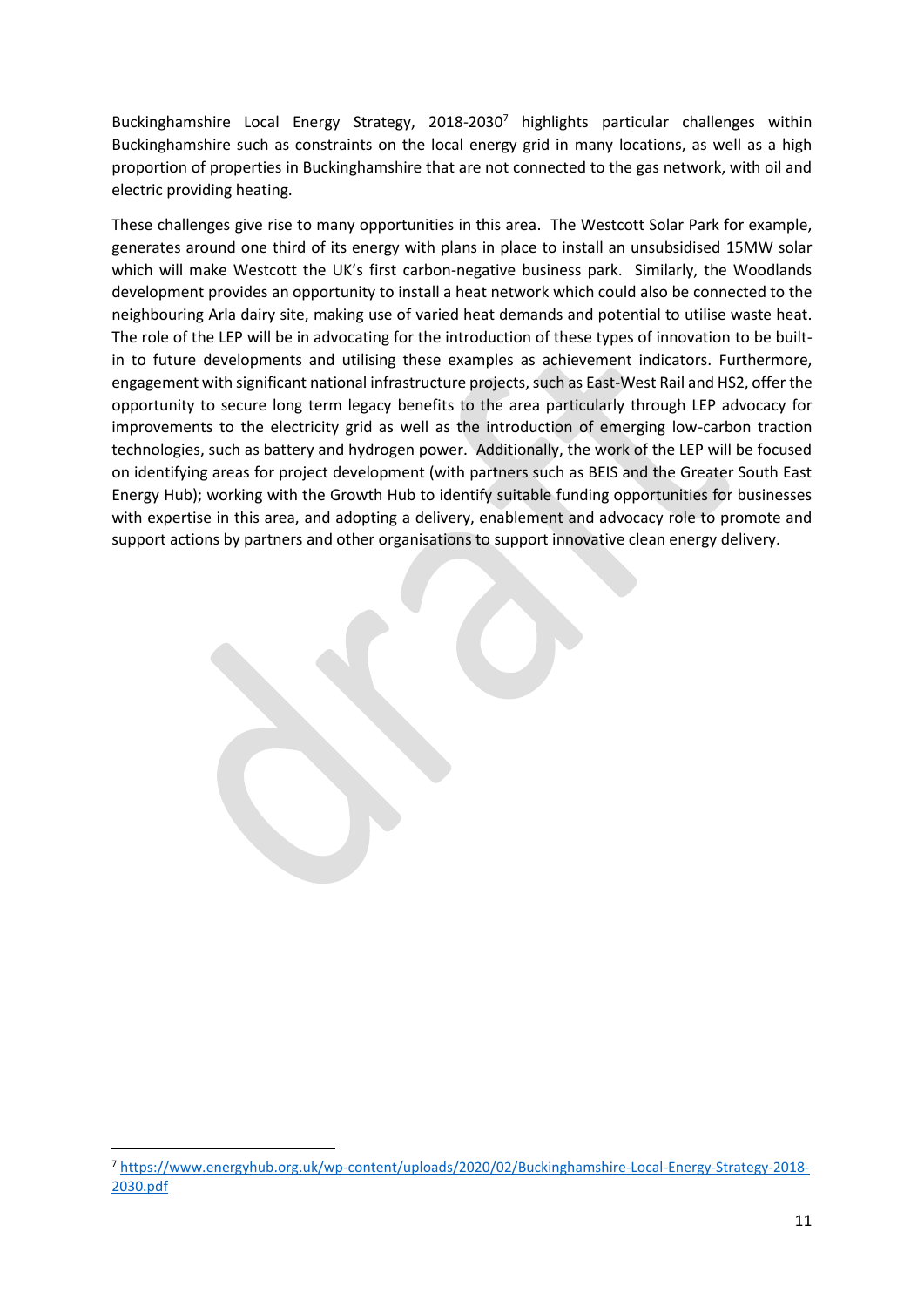#### <span id="page-11-0"></span>*Case Study: Westcott Future Network Development Centre*

The Westcott Future Network Development Centre (FNDC) is a joint funded venture between Buckinghamshire Local Enterprise Partnership and the Satellite Applications Catapult, focused on resilient communications. Located in a rural area with poor terrestrial coverage, the Westcott site allows for academic and industry partners (both large and small) to test new infrastructure without the risk of causing interference to other systems. The location also offers a variety of geographical features that can be used for testing operational technology, such as autonomous systems (drones) running on 5G networks. This on-site testing has the potential to transfer to real-world projects and testbeds within the county, trialling innovative digital solutions to a range of sector issues, including health, automotive and Internet of Things (IoT).

In terms of how this cluster is being utilised for the benefit of Buckinghamshire, the investment in the FNDC is advancing innovation through welcoming companies such as OneWeb, the global communications network powered from space, to the Westcott Venture Park. OneWeb's mission is to deliver broadband connectivity and bridge the Digital Divide, which has the potential to have real world applications in addressing the limited services available in rural areas especially in terms of improving capacity, mobile resilience and nationwide coverage. Furthering the practical implications of satellite technology at a national level, OneWeb have also signed a memorandum of understanding with BT to explore the provision of improved digital communication services to some of the hardest to reach places. As a LEP we need to encourage more Buckinghamshire businesses and other organisations to take advantage of the globally unique testing infrastructure available on their doorstep.

Also at a national level, the Satellite Applications Catapult has secured funds to deliver 5G and satellite data expertise as part of the 5G Rural Dorset project. This project will implement trials aiming to demonstrate the improvements that a 5G network can bring to rural locations, with a focus on reducing costs and improving coverage. Enhanced connectivity will therefore offer opportunities to test Internet of Things (IoT) devices for coastal safety as well as applications in agriculture and aquaculture. Westcott is currently working collaboratively with other national 5G centres, industry and academia to support the development of products, services and applications. This will assist with increasing productivity and being first to market with new applications and services that develop networks capability and will be a key factor in exploiting their economic benefits.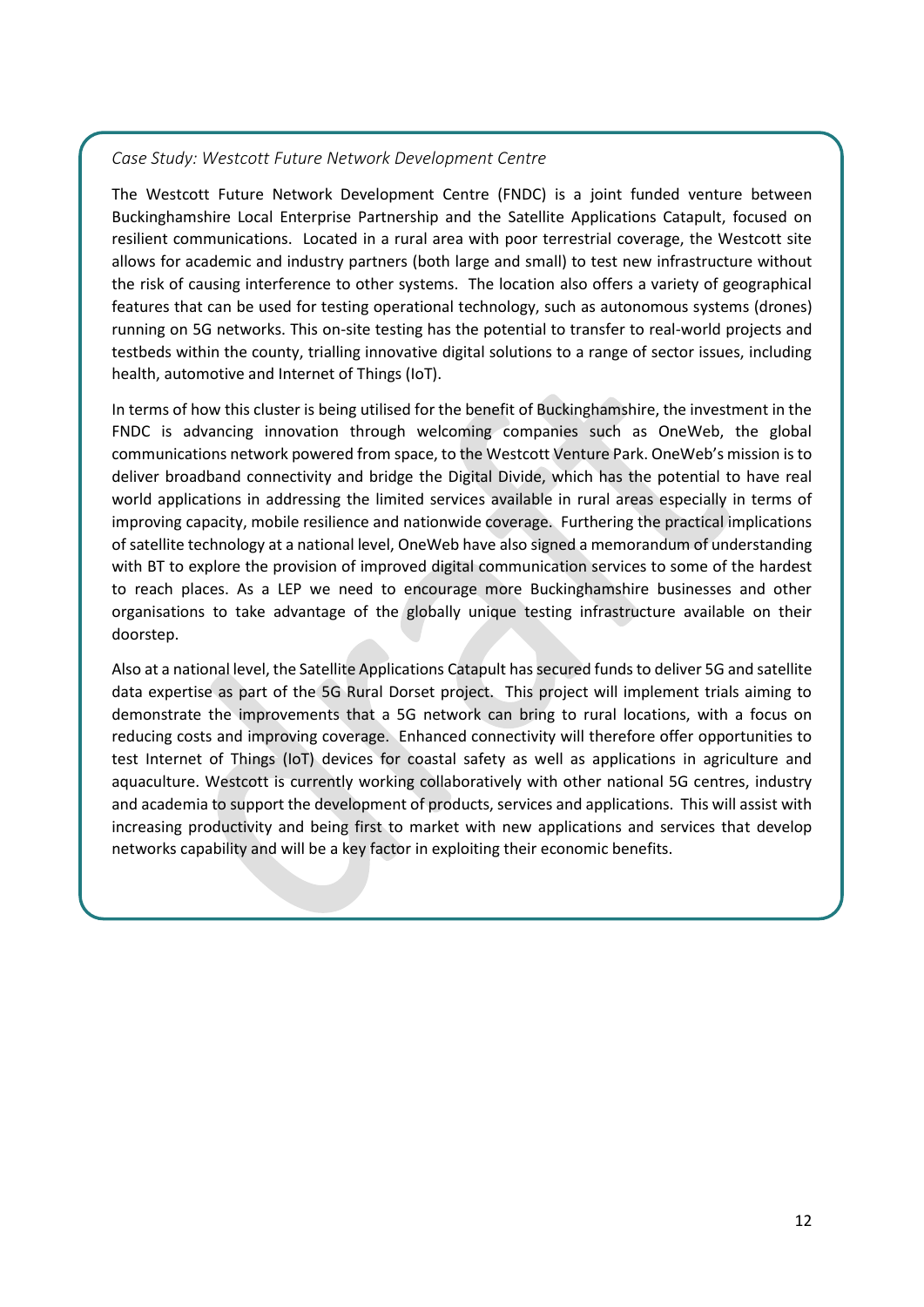### <span id="page-12-0"></span>Leverage existing infrastructure programmes

There are already many infrastructure programmes underway in Buckinghamshire bringing investment and service improvement to local communities: Project Gigabit (as outlined in the Council Digital Infrastructure plan) is bringing gigabit capable broadband to rural businesses and communities throughout the county; the development of the East-West rail link is allowing fibre digital spines to be laid along the route, in anticipation of improved connectivity for local communities, and the Local Enterprise Partnership has invested in Innovation Hubs, such as the Bucks New University Innovation Labs in Aylesbury and High Wycombe to provide incubation space for Buckinghamshire SMEs. Whilst this range of investment is valuable on its own terms, there are significant long-term benefits to be derived from leveraging and building on this infrastructure investment to ensure that it reaches its full potential.

Existing digital infrastructure investment also underpins many of the other themes in this Innovation Plan, for example by enabling businesses to develop digital skills via reliable broadband, encouraging businesses to join innovation clusters, and giving Buckinghamshire a grounding on which to develop new testbed and trial sites. Indicative of this, digital technologies are supporting the transformation of connectivity at the community level by enabling new models of public and private transport. Network technologies can be utilised to enable an efficient allocation of supply to meet demand, and this is expected to become evident in Aylesbury and High Wycombe where demand responsive transport usage is due to be trialled. This has the potential to positively impact rural areas where regular services may not be financially viable, as well as providing benefits in reducing pressure on local roads and limiting CO2 emissions.

Digital infrastructure technologies are already playing a role in enabling shared and demand responsive transport and other assets, but challenges remain around logistics, and particularly firstmile last-mile deliveries. Opportunities should be explored to expand local mobility pilots to include low carbon and/or automated delivery vehicles. This will be an opportunity to engage with partners offering expertise in automation, drone distribution and 5G connectivity to offer innovative solutions to these challenges, and it would be expected that this could also contribute to the development of Buckinghamshire as an area for testbeds. This is particularly relevant as the shift to online retail and home working continues to increase the volume of goods being delivered directly to homes and communities. This shift also places renewed emphasis on the requirements for reliable wi-fi and mobile phone network coverage in order to maximise opportunities for innovation.

The Buckinghamshire Enterprise Zone<sup>8</sup> too, is maximising opportunities for innovation as it facilitates the strengthening of infrastructure at the Silverstone Park, Westcott Venture Park, and Arla/ Woodlands sites. The Enterprise Zone is attracting and developing new business investment, speeding up the growth and development of local enterprise, and helping to address the business-critical infrastructure needs of the sites. In relation to Silverstone Park, the LEP has invested £2m of Local Growth Funding to support the creation of the Silverstone Sports Engineering Hub, a new Innovation Centre providing businesses with access to premier aerodynamics testing facilities for sport. Local Growth funding has also supported the development of the Digital Manufacturing Centre providing an automated production facility utilising the latest additive production capabilities. Additionally, Enterprise Zone developments at Silverstone Park will provide an increase in commercial floor space and jobs. The Arla/ Woodlands site has significant scope for stimulating increased employment in the agri-food and human health sectors, to build on links established with the Arla super dairy and the wider food science strengths of Buckinghamshire, whilst complementing work ongoing to create a

<sup>8</sup> <https://www.bucksez.co.uk/>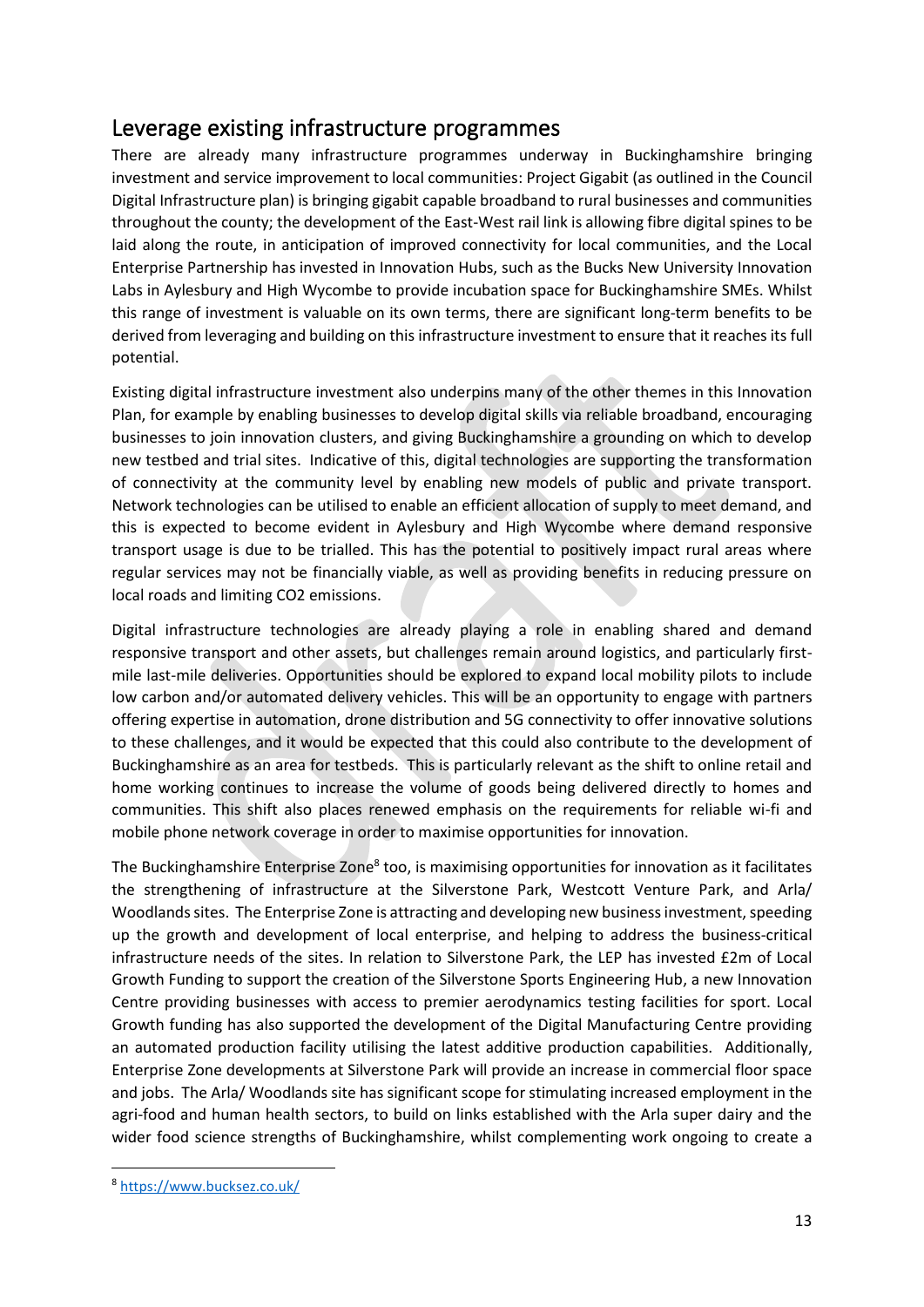healthy-living new town. In common with Silverstone Park, this site will deliver an increase in commercial floor space and create jobs, as well as new homes. Finally, Westcott is a strategic employment site being developed as a centre of space propulsion, satellite technology and environmental engineering which builds on Buckinghamshire's significant strengths in the space sector. The LEP has invested significantly in Westcott, including in the Future Network Development Centre (£600k), the Innovation Centre (£2m), the Disruptive Innovation Space (£2m) and Satellite Applications Catapult (£2.6m) to drive forward developments in 5G, vehicle automation and drone testing, as well as providing access to resources for business to use the incubation space. As we build on these investments, the LEP will look to co-ordinate valuable partnerships between these innovation centres, businesses, and universities in order to bolster the area as an innovation testbed and attract further external investment opportunities.

Connected with the focus on supporting cutting edge innovation, the LEP also invested £1.6m into the University of Buckingham's Centre for Artificial Intelligence and Innovation to address the gap in the academic application and ethical research into the use of AI. In terms of the broader technological landscape, the development of AI is a huge area for development with practical applications in areas such as health technology (see the Buckinghamshire Health Research and Innovation Centre case study, as well as the Healthy Living Lab on site at Westcott) and digital manufacturing. The LEP will continue to support the AI Centre to work collaboratively with entrepreneurial businesses and especially those located within the Enterprise Zones sites at Westcott and Silverstone. This may particularly take the form of exploring options for developing a testbed and trials programme and, with the Growth Hub, supporting bids to secure development funding.

The following case study on East-West Rail focuses on fibre cable provision to support digital connectivity, and it will be important to ensure that experiences and lessons learned in this project are applied to other major infrastructure projects going forward. For example, the LEP will seek to understand current plans for, and advocate for the delivery of, similar digital provisioning along transport corridors such as HS2 to maximise the benefits which large scale infrastructure projects can deliver for Buckinghamshire.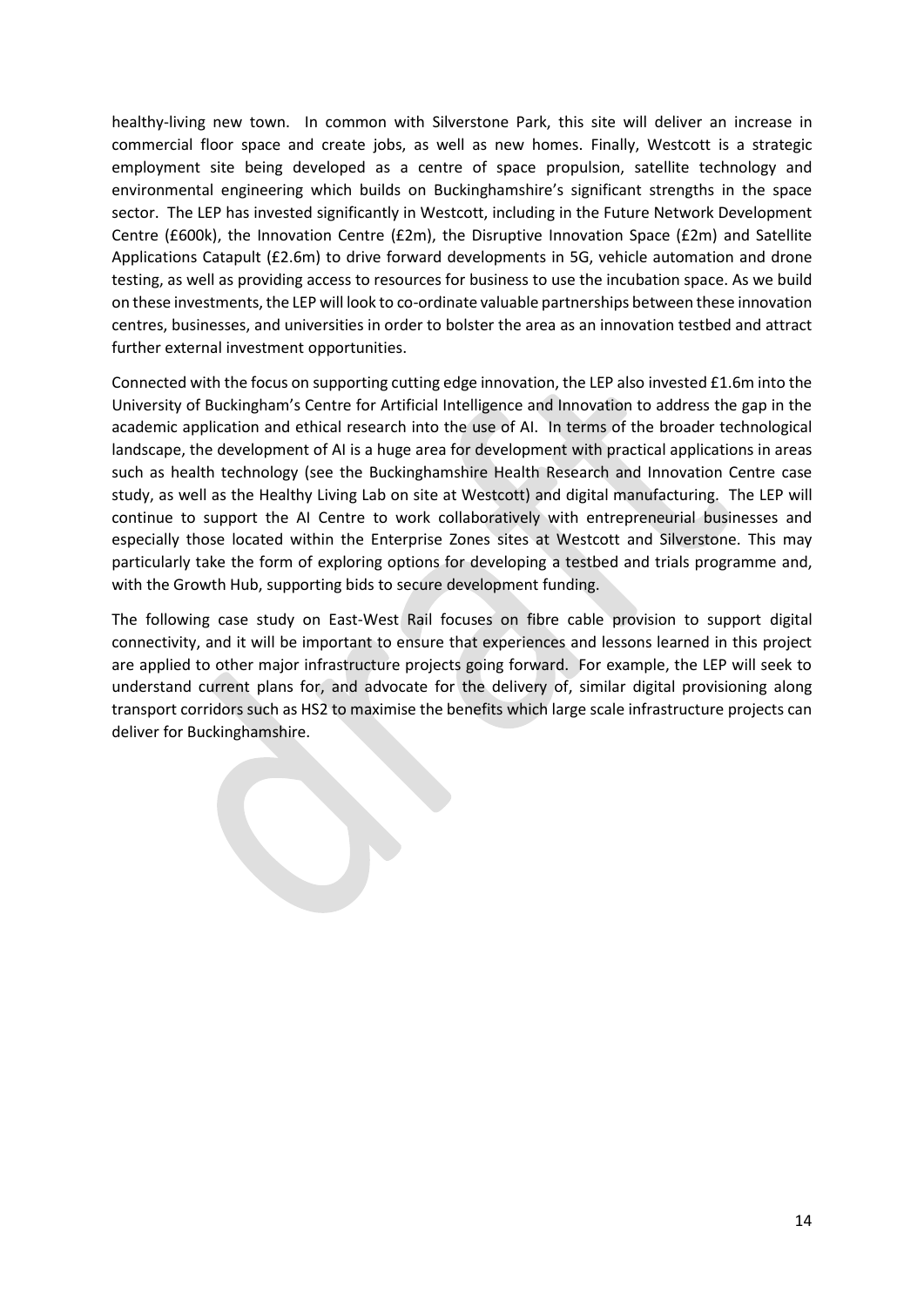#### <span id="page-14-0"></span>*Case study: East-West Rail*

Major infrastructure schemes such as East-West Rail, Crossrail and HS2 should all present a real opportunity to build upon the successful trials conducted along the Trans-Pennine route where Network Rail telecom installed fibre infrastructure to develop a backhaul system for 5G. Not only does this allow commuters to access digital services whilst travelling, but also allows for communities close to the route to have access to a fibre spine which could be further extended to cover all local businesses and residents.

Following confirmation of £760m funding in the 2020 Spending Review and £643k Getting Building Fund grant from the LEP in May 2021, the Oxford to Bicester line has been constructed and construction is also underway on the section between Bicester and Bletchley, delivered through the East West Rail Alliance. This will allow trains to run from Oxford to Milton Keynes by 2025. In terms of delivery for Buckinghamshire, a brand-new station will be built for communities at Winslow and East-West Rail are also working on a costed plan to run a reliable service from Aylesbury to Winslow.

The project will expand the standard 24-fibre cable provision required for railway operations to a 432-fibre spine – the additional capacity will provide a step-change in digital connectivity that is able to:

Deliver backhaul services to enable local providers to deliver gigabit and superfast broadband to rural communities along the Bicester to Bletchley section of East West Rail via fixed and wireless connectivity.

- Enable increased mast connectivity for mobile network operators to extend mobile services, including 5G, to the surrounding areas.
- Support the aspiration to provide gigabit-capable connectivity to the region.

The project will deliver improved digital connectivity where commercial competition has failed to deliver infrastructure investment. It will provide 21,600 premises with gigabit-capable broadband.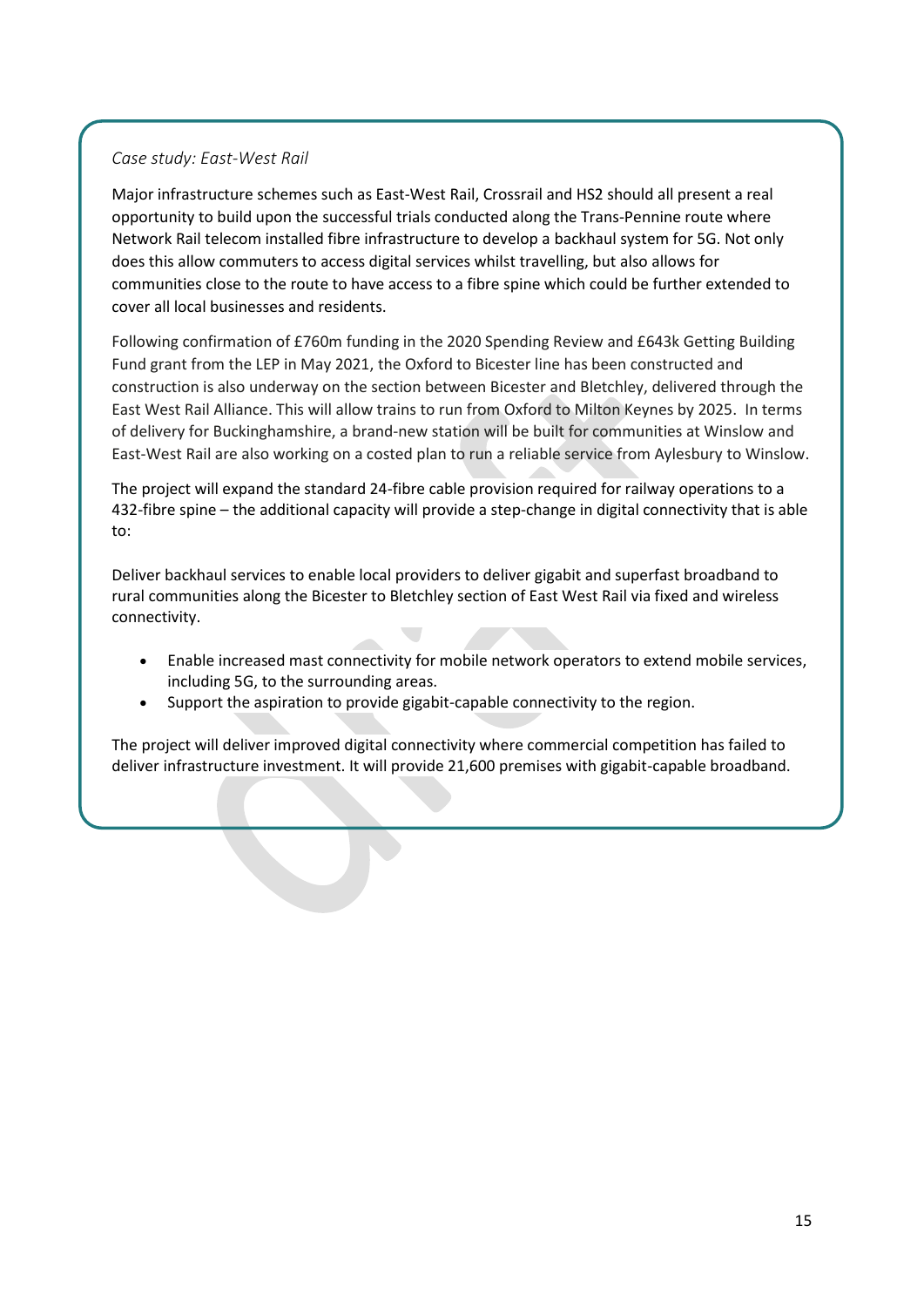### <span id="page-15-0"></span>Promote Buckinghamshire as an area for testbeds and innovation

Central to economic prosperity and the development of innovation in Buckinghamshire is the need to promote Buckinghamshire as an area for testbeds and innovation. Buckinghamshire is already establishing itself as an innovation playground, where the latest digital and ICT technologies can be trialled and tested in living lab experiments as part of tech led live lab trails. There are opportunities to build on Aylesbury's Garden Town status by considering locally led options to deploy new technologies which could support the development of a technological testbed.

In order to take advantage of the opportunities available for testbed development, the innovation ecosystem will gather expertise in digital innovation to conduct gap analysis and identify areas where testbeds and trials can drive innovation for Buckinghamshire. One example could be working with Buckinghamshire based organisations such as the Epilepsy Society, which already enjoys an international reputation strengthened by its well-established partnership with University College London and University College London Hospitals NHS Foundation. Cutting edge science has the potential to cement Buckinghamshire's reputation for transformational science and healthcare, and there are opportunities to drive forward research through big data approaches and cross-disciplinary work to accelerate growth. In terms of promoting Buckinghamshire as a testbed for digital innovation, pioneering research is key in attracting government and private funding, underpinning research that will transform the lives of a UK-wide patient cohort and develop new diagnostic and treatment approaches which could be integrated into the NHS more broadly.

Another example of opportunities to promote Buckinghamshire as an ideal testbed environment, could be exploring the applications potential of 5G within the health sector. Trials on the application of 5G have already been conducted nationally, and locally via the Healthy Living Lab at Westcott, with a consensus that 5G can deliver clinical benefits in terms of better patient outcomes, public health and operational efficiency<sup>9</sup>. Lives can remain independent and healthy for longer through assistive technologies, improvements in remote health monitoring and by allowing people to remain in their communities later in life, digital technologies will maintain vibrant and multigenerational communities. Already Buckinghamshire is driving an ambitious agenda to integrate homes with health and social care and several new housing developments are being built with assisted living technologies embedded in their fabric. The case study below gives further information on the work in this area via the existing Digital Health Innovation Centre which is a collaboration between the University, NHS Trusts, healthcare organisations and businesses from digital health technology and construction/housing industry.

In addition to exploring opportunities to leverage 5G applications, research, and development within the health sector, the LEP will also work to establish a connected and autonomous vehicles testbed with appropriate industry and HEI partners. There are a number of innovations which might apply to the most challenging aspects of mobility, particularly 'last mile' mobility, such as end-to-end journeys between specific locations, or modal connections as part of a large journey. Automation which leverages the 5G infrastructure could help in addressing some of these challenges, perhaps via the utilisation of automated vehicles to combat transport issues between public transport hubs and key clusters of business activity. Local area analysis and engagement with partners and the innovation ecosystem groups would be key in identifying appropriate testbed sites.

<sup>9</sup> https://uk5g.org/5g-updates/read-articles/challenges-and-opportunities-for-5g-in-healthcare/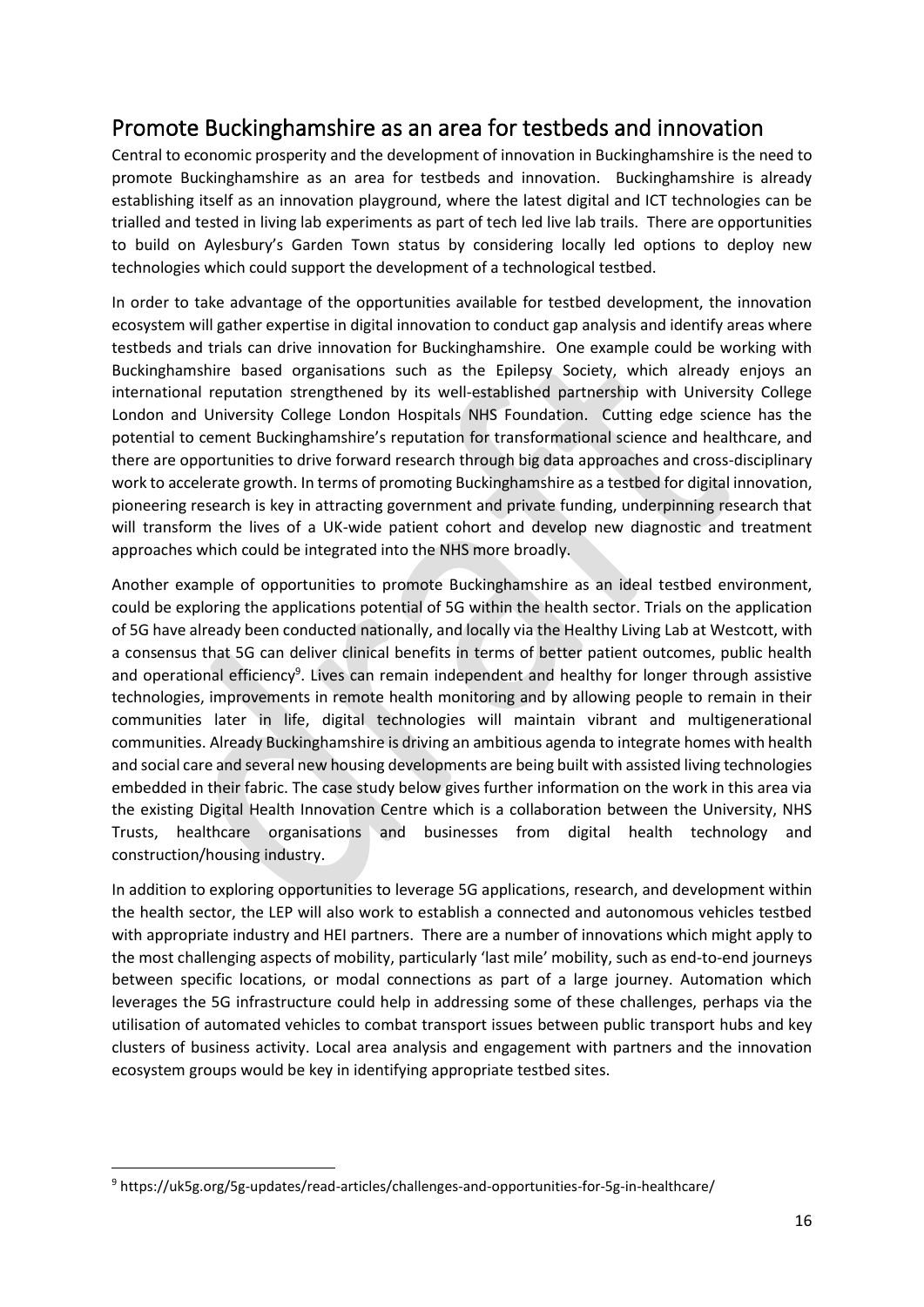#### <span id="page-16-0"></span>*Case study: Buckinghamshire Health Research and Innovation Centre*

The Research and Innovation department at Buckinghamshire Healthcare NHS Trust supports research across two acute hospitals and within the community. Buckinghamshire LEP invested £1.3m from the Local Growth Fund to support the delivery of the Stoke Mandeville Innovation Centre which was completed in September 2021. The Research and Innovation department is at the heart of clinical research and innovation, providing a large team of research experienced medical, scientific, nursing and administrative staff to both develop new clinical research and innovation opportunities and to deliver those opportunities for patients. The research hub has already supported innovation such as the utilisation of an artificially intelligent (AI) 'chatbot' that monitors health and wellness through autonomous, automated telephone-based clinical follow-up. The partnership between the healthcare trust and industry partners is driving forward innovation, particularly as the Research and Innovation Centre offers a clear external innovation map to accelerate innovation.

The Research and Innovation Centre has the strategic aim to establish a MedTech accelerator hub for the region and this offers the potential for creating partnerships with industry SMEs. As such the Innovation Centre has developed an accelerated pathway for innovation partners to focus developments on unmet strategic clinical needs. The advantage of this innovation service is that it breaks down barriers and offers support to SMEs, particularly in terms of focusing on funding and sponsorship opportunities.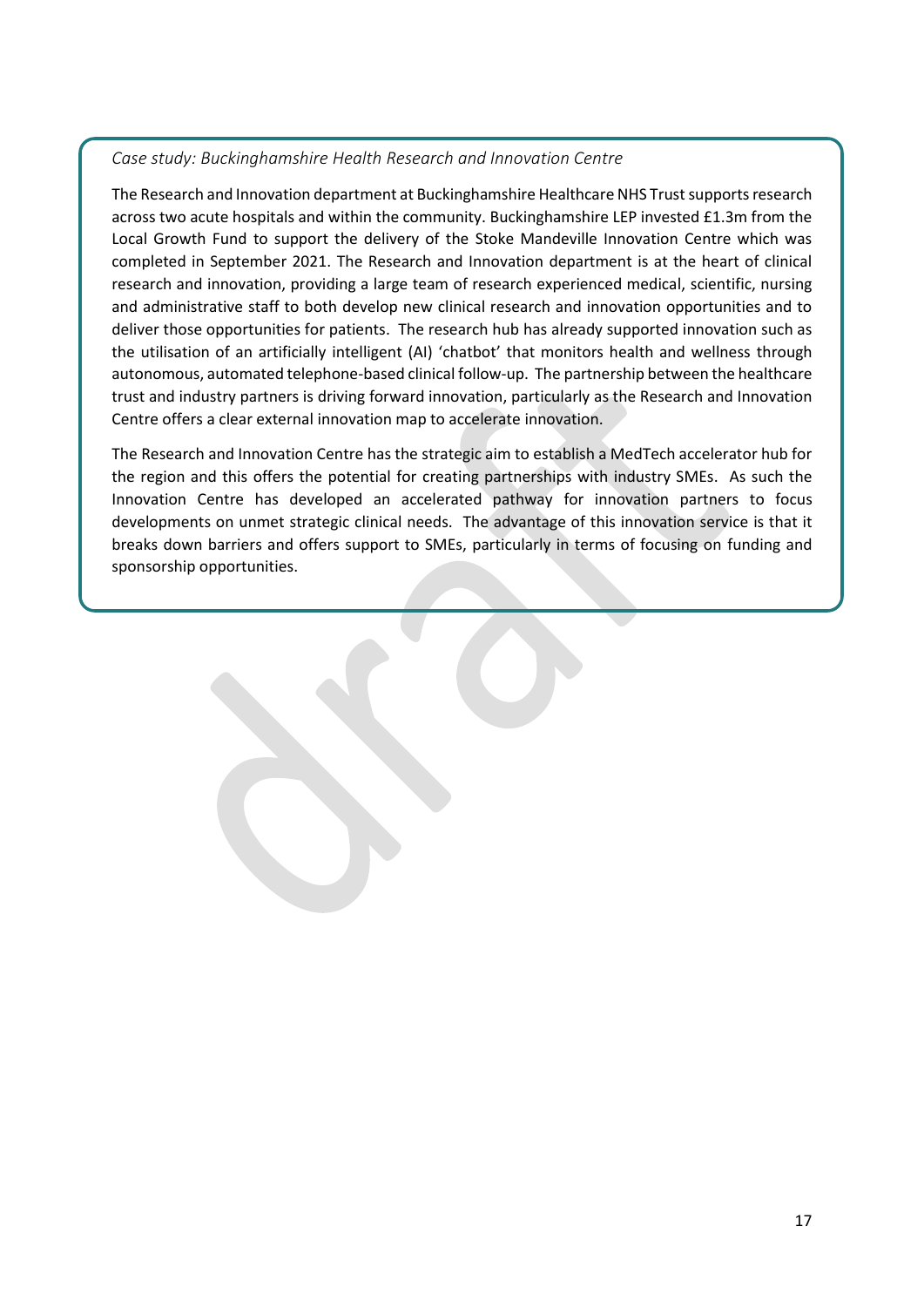### <span id="page-17-0"></span>Secure and enable funding

The ability to accelerate digital innovation within Buckinghamshire is reliant on the funding landscape and our ability to secure appropriate funding either through government grants, investment from industry partners, or competitive funding processes with HEI partners. The UKs withdrawal from the European Union has changed the funding landscape for higher education and we will need to ensure that digital innovation requirements are highlighted to help within the planning approach for the Buckinghamshire allocation within the UK Shared Prosperity Fund. Additionally, there is a potential concern over the resource requirements for SMEs to take part in bid application, as well as the short response timescales applied to calls from funders such as Innovate UK. Finally, the government document, *Levelling Up the United Kingdom*, states that by 2030, there will be a 40% public investment increase in R&D outside the Greater South East, so creating national partnerships and exploiting alternative funding streams will be vital.

Partnership with the Growth Hub will be valuable in terms of supporting SMEs to strengthen business relationships and apply for funding, and Buckinghamshire Business First have already sought to work with partners to develop proposals that address the needs of the SME population. The work on strengthening the innovation ecosystem will ensure that we have a pool of pre-existing relationships and project proposals with which to quickly respond to appropriate funding calls with short timescales. It will also be important to work with partners to identify current and future funding streams and to create the evidence pool required to support funding applications. To support this, opportunities for seed funding should also be sought to develop the scope and detail of emerging proposals ahead of further, large-scale funding bids.

Additionally, we will strengthen existing relationships with universities within Buckinghamshire (and where appropriate those institutions in neighbouring counties). Relationships with higher education partners open a range of funding opportunities which would otherwise not be available to SMEs, for example via Innovate UK or innovation funders such as Nesta. Establishing these partnerships as a key element of our digital and innovation strategy also contributes to the 'institutions and places' focus within the *UK Innovation Strategy* which aims to "ensure our research, development and innovation institutions service the needs of businesses and places across the UK"<sup>10</sup>. Utilising partnerships with funding bodies such as Innovate UK also has the potential to strengthen relationships between HEIs and businesses by facilitating events where businesses can approach funders with queries, as well as other business partners/ HEIs in order to kick-start collaborative relationships. As such we would hope to see a rise in the number of applications submitted into funders which would positively impact Buckinghamshire. University R&D may also be important in stimulating private investment funding to deliver digital innovation and this is an area which requires further investigation, particularly within the context of the Levelling Up White Paper.

<sup>10</sup>[https://assets.publishing.service.gov.uk/government/uploads/system/uploads/attachment\\_data/file/100957](https://assets.publishing.service.gov.uk/government/uploads/system/uploads/attachment_data/file/1009577%20/uk-innovation-strategy.pdf) [7 /uk-innovation-strategy.pdf.](https://assets.publishing.service.gov.uk/government/uploads/system/uploads/attachment_data/file/1009577%20/uk-innovation-strategy.pdf) P6.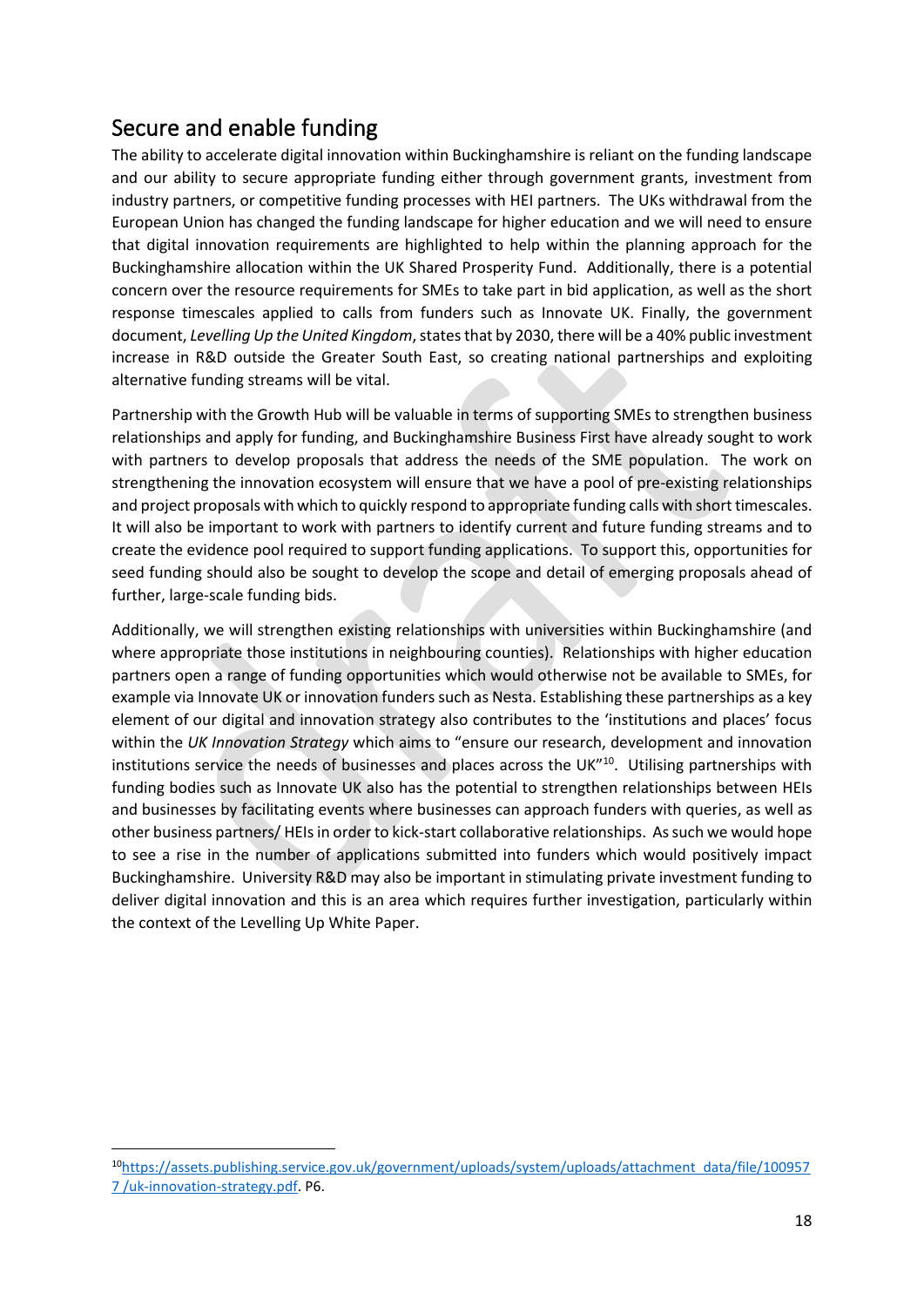### <span id="page-18-0"></span>Data and Intelligence

Effective utilisation of data and analytics are central to our ability to understand emerging new trends, developments, and innovation gaps. We need to establish what is being measured and analysed currently, particularly in the areas we have identified as being of strategic economic importance. Analysis of this data will inform strategic decisions on where to focus innovation efforts and form innovation partnerships. The provision of the Economic Intelligence Observatory provides a single data view which can support evidence-based decision making, as well as providing an indication of trends year-on-year. Data and evidence gathered by the Growth Hub on issues facing SMEs will also allow the LEP to co-ordinate activities between businesses and additional partners.

In terms of the data being generated by businesses themselves, it may be possible that machine analytics can contribute to fuelling innovation by ensuring that businesses can learn faster, predict trends, and focus on new product development and skills requirements based on the data available. This data generation within SMEs has an additional practical application in generating the data and evidence base required to create testbeds or to move projects from pilots to broader adoption. The richness of data generation can also be leveraged to give more information about future innovation requirements – for example, data from the Aylesbury Garden Town smart city trial may be utilised to inform the direction of future innovation.

The LEP will also be pivotal in co-ordinating and curating the intelligence available within individual businesses and using this intelligence to identify and create additional valuable partnerships in pursuit of digital innovation. Key business indicators will also be monitored by the LEP board.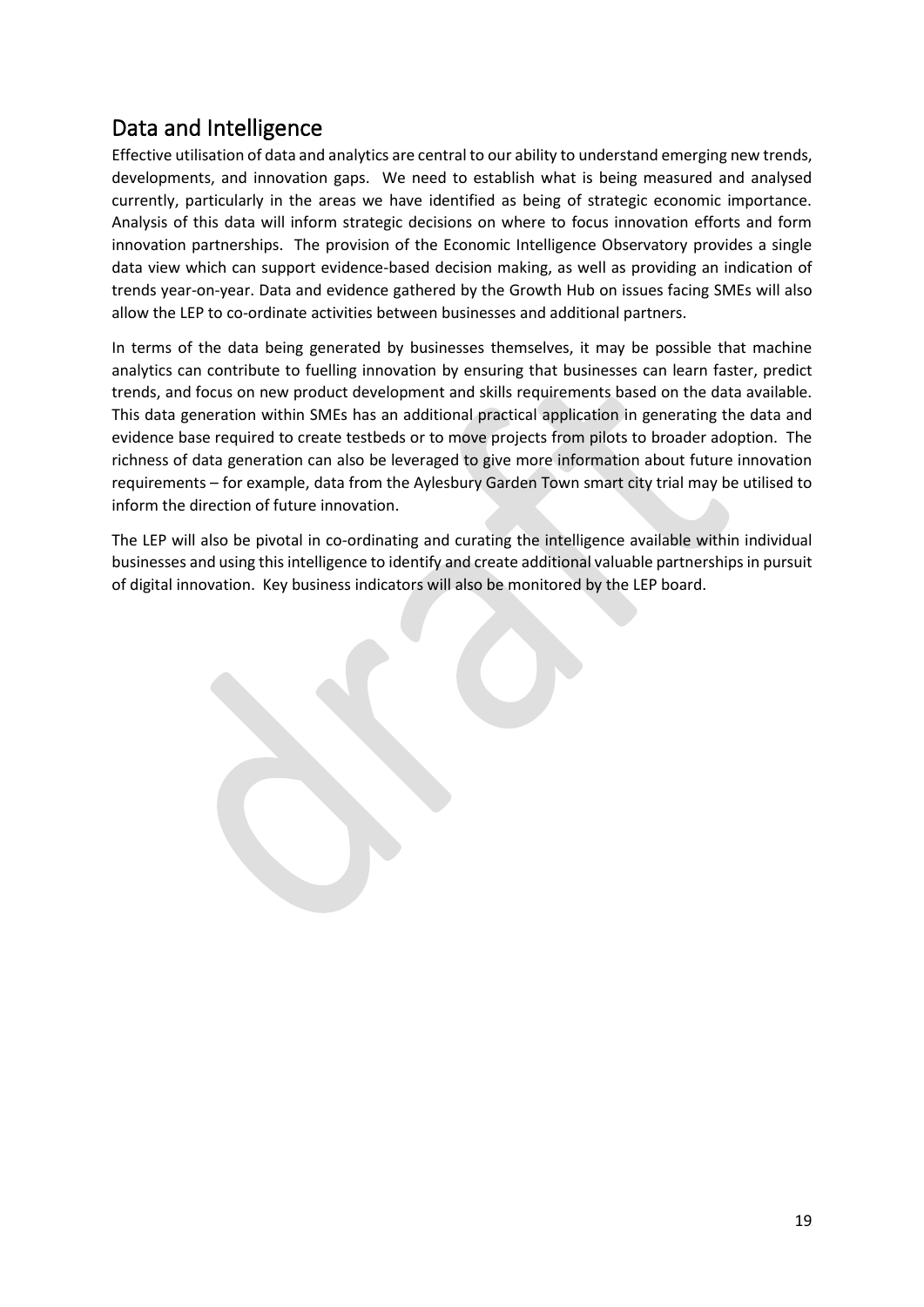### Action plan

This themes action plan is indicative of a starting point and key activity areas in delivering the digital innovation plan over the next three years. As the digital innovation environment is frequently changing and developing, it is expected that additional work and projects supporting theme delivery will become evident post-publication. 

<span id="page-19-0"></span>

| Theme                                  | Action                                                                                                                                                                                                                                                                                                                      | Partners                                                                                | Timescale                                   |
|----------------------------------------|-----------------------------------------------------------------------------------------------------------------------------------------------------------------------------------------------------------------------------------------------------------------------------------------------------------------------------|-----------------------------------------------------------------------------------------|---------------------------------------------|
| Developing the innovation<br>ecosystem | Establish a Digital Innovation Advisory Forum with invited partners, to meet bi-<br>annually and to feed directly into the LEP Skills and Growth Hub programmes.                                                                                                                                                            | Drawn from HEIs,<br>the Digital Catapult<br>and appropriate<br><b>SMEs</b>              | To be re-<br>established by<br>Summer 2022. |
|                                        | Explore the establishment of a specific Digital Innovation Award as part of the<br><b>Bucks Business Awards</b>                                                                                                                                                                                                             | Growth Hub                                                                              | Introduced from<br>2023                     |
|                                        | Utilise the Digital Innovation Advisory Forum to support collaboration with other<br>regional and national organisations, such as the Thames Valley Digital Forum,<br>Innovate UK, the Knowledge Transfer Partnership and TechUK.                                                                                           | Regional and<br>national<br>organisations as<br>appropriate                             | Up to 2024/25                               |
| Digital Skills                         | Contribute to the Skills Advisory Panel aims to explore the need for a Digital Skills<br>Partnership and/or work to ensure that the range of local digital training<br>provision (including apprenticeships and T levels) in Buckinghamshire is meeting<br>the needs of local employers.<br>Creation of a stakeholder group | Buckinghamshire<br>Skills Hub/<br>Buckinghamshire<br><b>Business First</b>              | 2022/23                                     |
|                                        | Support the Skills Advisory Panel in the creation of a Digital Skills Partnership or<br>Digital Skills employer group in order to involve employers in shaping local digital<br>skills provision.                                                                                                                           | Buckinghamshire<br><b>Business First</b>                                                | 2022/23                                     |
|                                        | Explore the potential development of a Thames Valley Digital Forum supporting<br>closer collaboration between local digital networks across the Greater Thames<br>Valley area.                                                                                                                                              | Inno Industry<br>Partners                                                               | 2022/23                                     |
|                                        | Work across a wide range of local and national partnerships including the Growth<br>Board, England's Economic Heartland, the Thames Valley and the wider<br>Southeast to capitalise on opportunities for developing skills and accessing talent<br>pipelines                                                                | Growth Board,<br>Thames Valley,<br>Enterprise Zones,<br>national training<br>programmes | Up to 2024/25                               |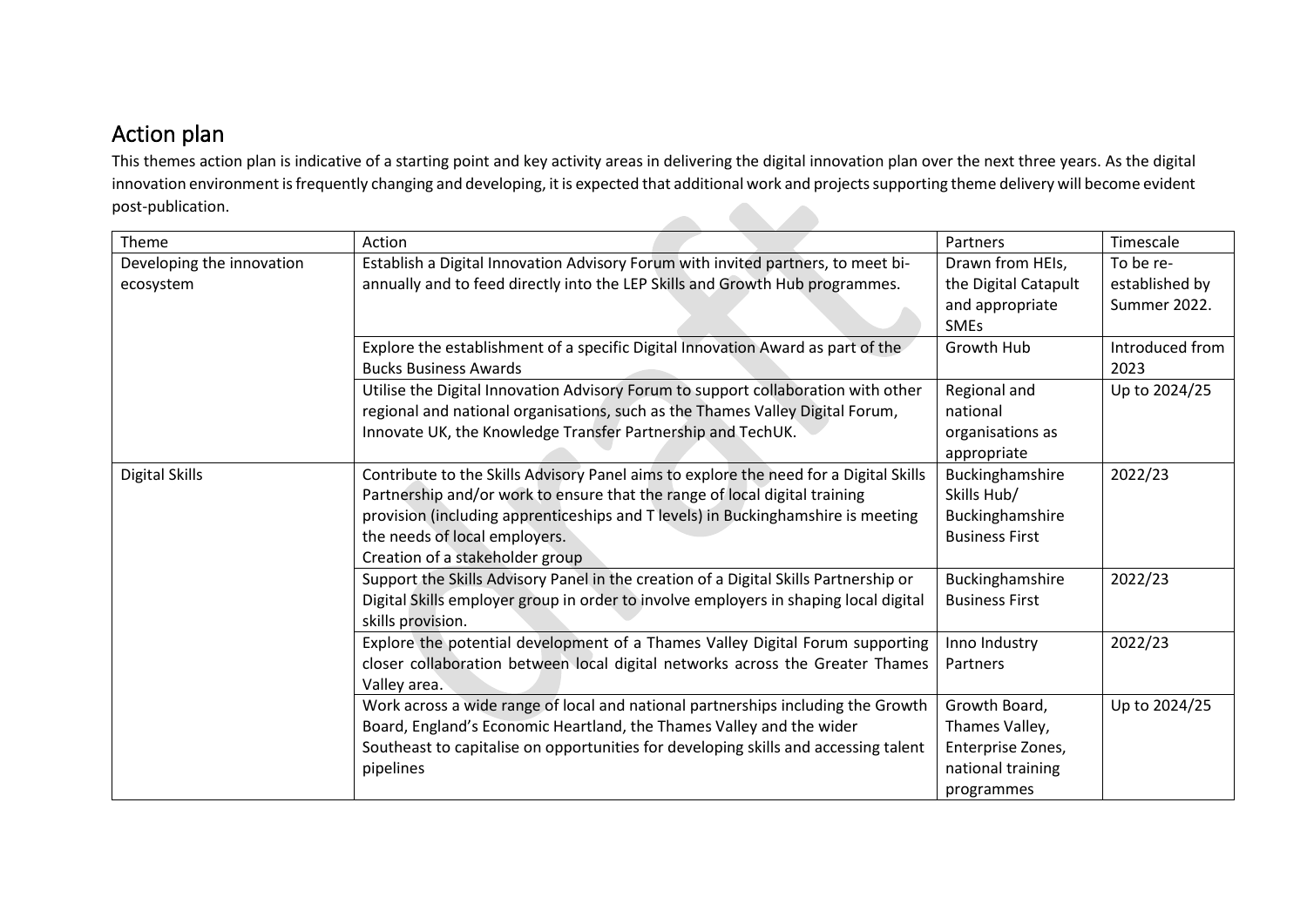| Improve innovation cluster<br>development and collaboration   | Support investigations into the potential of new Development Zones, to<br>specialise in alternative energy models and the use and application of digital<br>technologies.                                                                                                                                                                             | <b>Bucks Business First</b><br>Growth Hub                                                       | Up to 2024/25 |
|---------------------------------------------------------------|-------------------------------------------------------------------------------------------------------------------------------------------------------------------------------------------------------------------------------------------------------------------------------------------------------------------------------------------------------|-------------------------------------------------------------------------------------------------|---------------|
|                                                               | Work with partners to identify areas for clean energy project development and<br>collaboration and identify suitable funding opportunities                                                                                                                                                                                                            | <b>BEIS, Greater South</b><br>East Energy Hub,<br>Growth Board, SME<br>and academic<br>partners | Up to 2024/25 |
|                                                               | Identify gaps in the innovation ecosystem which would support cluster<br>development and work with partners to establish sector representative groups.                                                                                                                                                                                                | Innovation leads in<br>business and HEIs                                                        | 2022/23       |
|                                                               | Engage with significant infrastructure projects, such as East West Rail, HS2 and<br>major house-builders active throughout Buckinghamshire to secure long term<br>legacy benefits and opportunities for introducing innovative technologies.                                                                                                          | Delivery partners                                                                               | Up to 2024/25 |
| Leverage existing infrastructure<br>programmes                | Explore opportunities to implement and expand local mobility pilots, including<br>any crossover with the promotion of testbeds.                                                                                                                                                                                                                       | Expert leads in 5G/<br>autonomous<br>vehicles/ drone<br>distribution                            | Up to 2024/25 |
|                                                               | Maximise the potential of Enterprise Zones and Business Parks by co-ordinating<br>valuable partnerships between innovation centres, businesses, and universities in<br>order to bolster the area as an innovation testbed and attract further external<br>investment opportunities.                                                                   | Enterprise Zones,<br><b>HEIs</b>                                                                | Up to 2024/25 |
|                                                               | Support the University of Buckingham Artificial Intelligence Centre to work<br>collaboratively with entrepreneurial businesses and especially those located<br>within the Enterprise Zones sites at Westcott and Silverstone, ie. explore options<br>for developing a testbed and trials programme/ supporting bids to secure<br>development funding. | HEIs, Growth Hub,<br><b>Enterprise Zone</b><br>partners                                         | Up to 2024/25 |
|                                                               | Understand current plans for, and advocate for the delivery of, digital provisioning<br>along transport corridors such as HS2 to maximise the benefits of large-scale<br>infrastructure projects.                                                                                                                                                     | Infrastructure<br>delivery partners                                                             | Up to 2024/25 |
| Promote Buckinghamshire as an<br>area for testbeds and trials | Gather expertise in digital innovation to conduct gap analysis and identify areas<br>where testbeds and trials can deliver innovation for Buckinghamshire                                                                                                                                                                                             | Innovation<br>ecosystem                                                                         | 2022/23       |